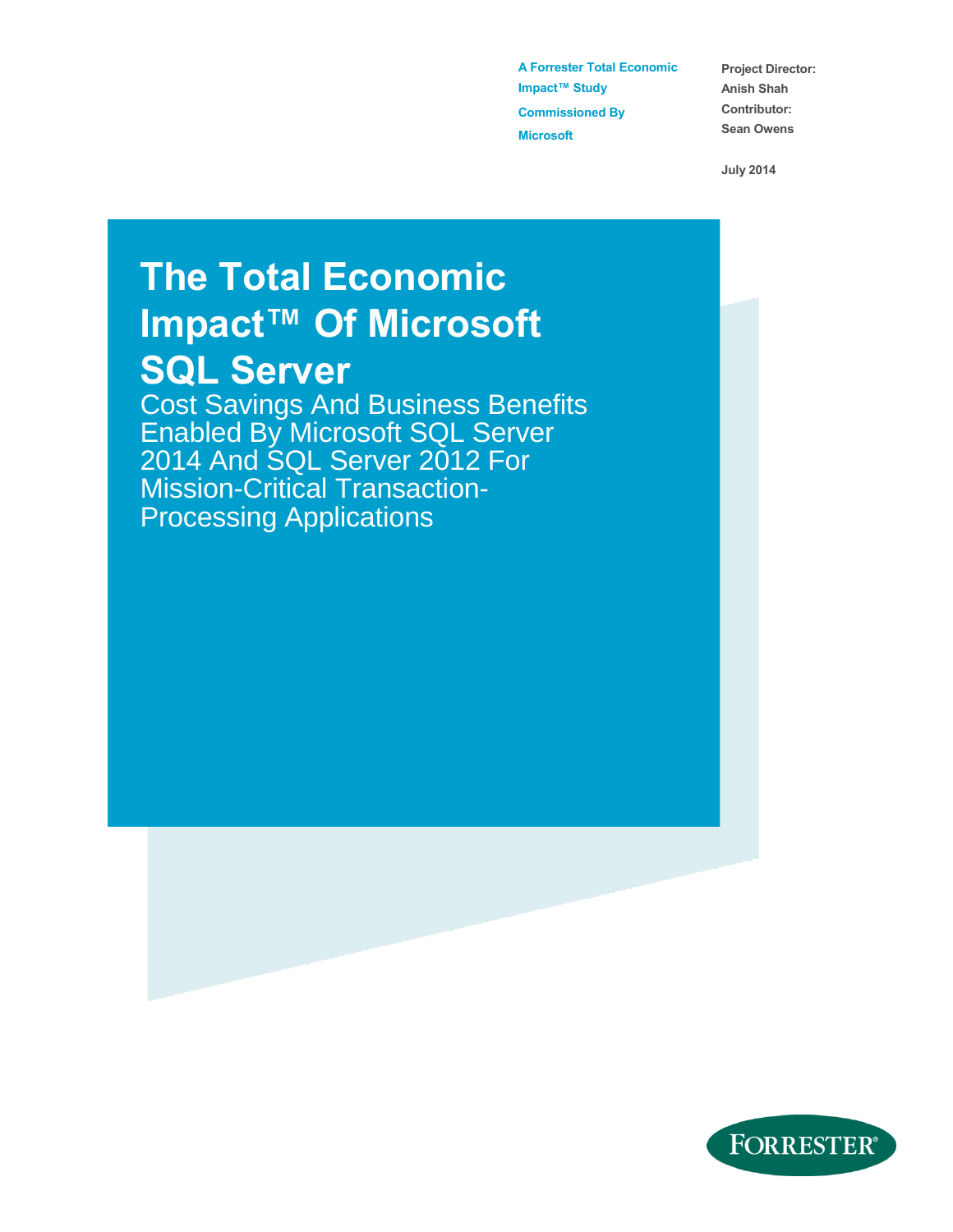### **Table Of Contents**

| Microsoft SQL Server 2014 And The Data Platform: Overview  22 |
|---------------------------------------------------------------|
|                                                               |
|                                                               |
|                                                               |
|                                                               |

#### **ABOUT FORRESTER CONSULTING**

Forrester Consulting provides independent and objective research-based consulting to help leaders succeed in their organizations. Ranging in scope from a short strategy session to custom projects, Forrester's Consulting services connect you directly with research analysts who apply expert insight to your specific business challenges. For more information, visit forrester.com/consulting.

© 2014, Forrester Research, Inc. All rights reserved. Unauthorized reproduction is strictly prohibited. Information is based on best available resources. Opinions reflect judgment at the time and are subject to change. Forrester®, Technographics®, Forrester Wave, RoleView, TechRadar, and Total Economic Impact are trademarks of Forrester Research, Inc. All other trademarks are the property of their respective companies. For additional information, go to www.forrester.com.

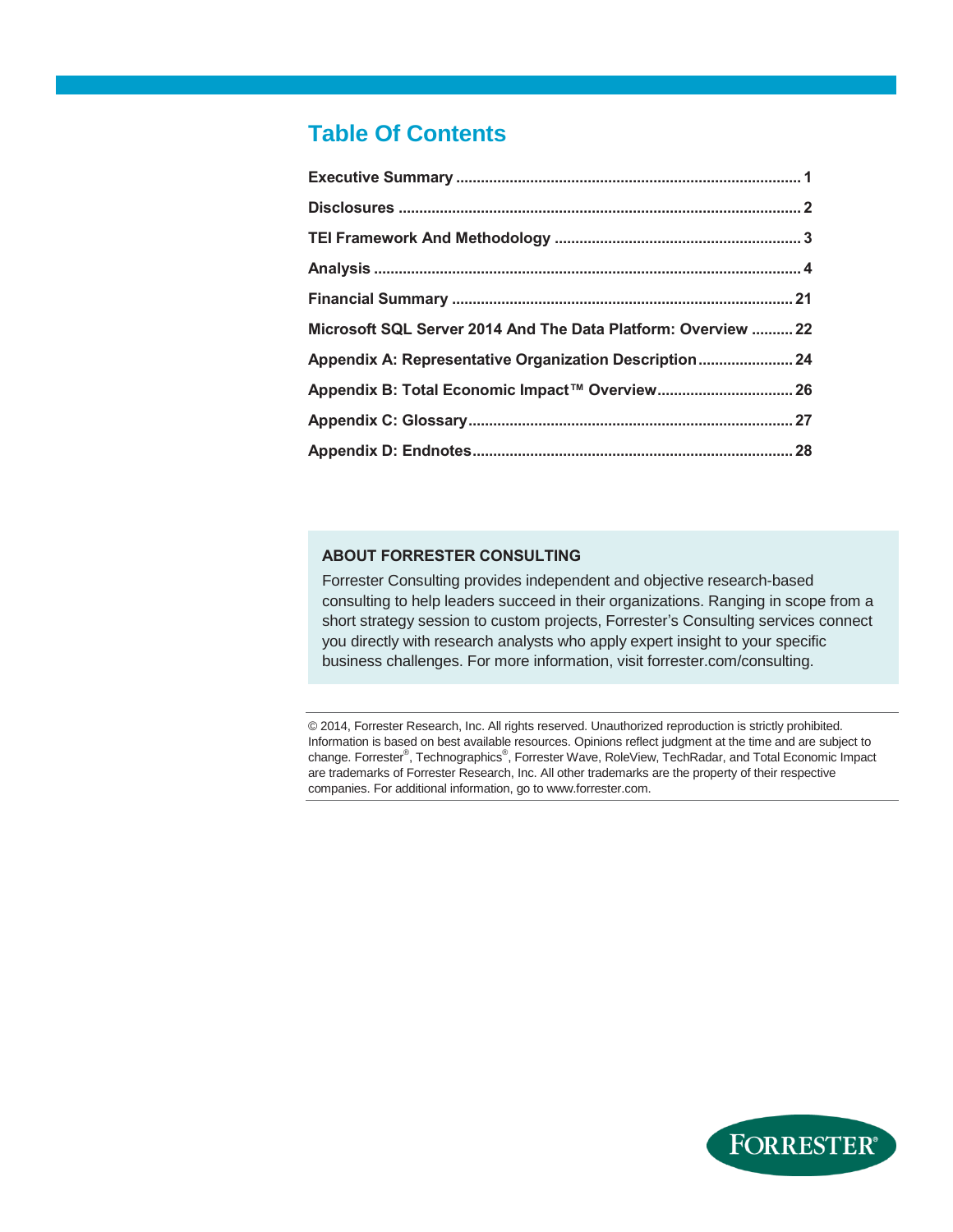### <span id="page-2-0"></span>**Executive Summary**

Microsoft commissioned Forrester Consulting to conduct a Total Economic Impact™ (TEI) study and examine the potential return on investment (ROI) enterprises may realize by deploying Microsoft SQL Server 2014 and SQL Server 2012. The purpose of this study is to provide readers with a framework to evaluate the potential financial impact of SQL Server for mission-critical applications at their organizations.

To better understand the benefits, costs, and risks associated with a SQL Server implementation, Forrester interviewed six customers with multiple years of using SQL Server 2014 and SQL Server 2012, and collected nearly 50 survey responses from additional organizations. All organizations used SQL Server to support mission-critical applications, such as a customer relationship management (CRM) or point-of-sale (POS) application.

**Microsoft SQL Server 2014 and SQL Server 2012 can help companies reduce management and resource costs, drive incremental revenue from improved performance and reliability of systems, and improve IT and end-user productivity.** 

**The costs and benefits for a US retail composite organization of 30,000 employees with 300 SQL Server databases, based on customer interviews and survey responses, are:**

- **Initial costs: \$4,084,500.**
- **Annual net benefit: \$5,152,156.**
- **Total three-year NPV: \$8,728,150.**

Prior to SQL Server, for their mission-critical applications,

customers had implemented alternative database solutions. However, SQL Server had not met all requirements for missioncritical applications, meaning that an alternative (and often more expensive) database solution was used or a fully functional application was not provided. Interviewed customers mentioned that with SQL Server 2014 and SQL Server 2012, improvements in management, scalability, and reliability are now at par or better than alternative solutions in mission-critical scenarios, particularly for retail transaction processing. Said one senior solutions architect at a large international retail chain, "We have 16,000 checkout registers at over 1,400 locations that we really need make sure are reliable to support our needs and run our applications in a distributed fashion that we determined was best suited to the Microsoft SQL platform."

#### **MICROSOFT GENERATES NEW INCREMENTAL SALES**

Forrester's interviews and responses from survey participants provided input data for a financial analysis that found that a representative organization experienced the risk-adjusted ROI, benefits, and costs shown in Figure 1. See Appendix A for a description of the representative organization.<sup>1</sup>

The representative organization analysis points to annual net benefits of \$5,152,156 per year versus initial costs of \$4,084,500, adding up to a three-year net present value (NPV) of \$8,728,150.

For the representative organization, with 300 Microsoft SQL Servers connected to mission-critical applications, this translates to annual net benefits of more than \$29,000 per server per year, initial costs of \$13,615 per server, and a three-year NPV of \$15,695 per server. With Microsoft SQL Server 2014 and SQL Server 2012, there was a 20% improvement in IT resource productivity and a 22% reduction in data errors and issues with mission-critical applications, improved profit from direct and sales-led revenue, reduction in customer churn, and cost reductions from improved data issues with security.



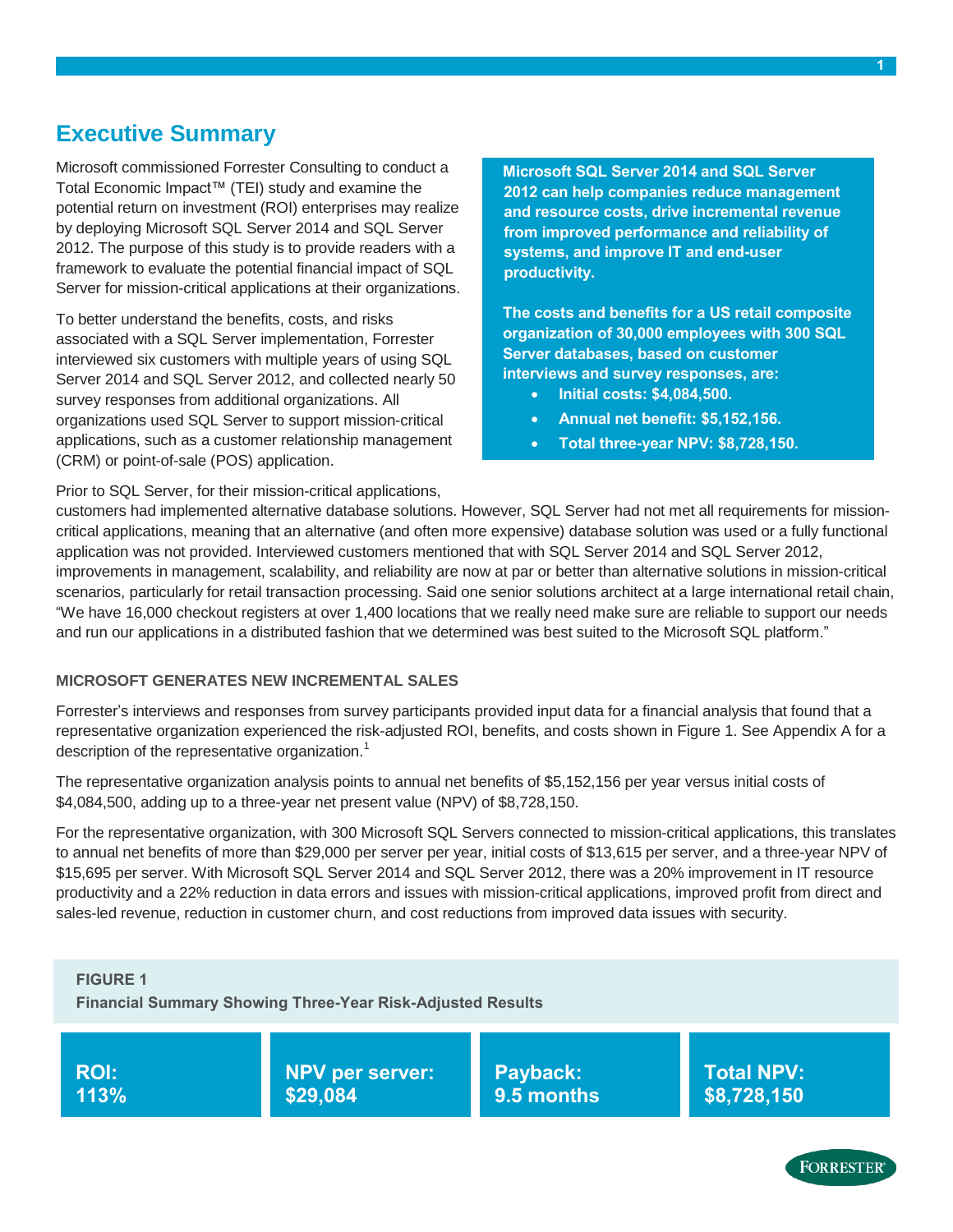Source: Forrester Research, Inc.

- **› Benefits.** The representative organization experienced the following risk-adjusted benefits after implementing Microsoft SQL Server 2014 and SQL Server 2012 that represent those experienced by the interviewed companies:
	- **User productivity and error reduction improvements of \$1,201,200 per year.** This is based on a 22% reduction in data entry errors caused by less and less reliable application connectivity with their legacy systems.
	- **IT resource productivity and support reductions resulting in cost savings of \$718,848 per year**. This is a result of a 20% improvement in IT resource time managing mission-critical applications with SQL Server and a 12% reduction in help desk calls.
	- **Profit from direct and sales-led revenue of \$3.18 million per year.** A reduction in downtime of mission-critical applications, an increase of 28% in ecommerce revenue, and a 25% improvement in sales efficiency were all benefits experienced with mission-critical applications connected to SQL Server.
	- **Customer churn cost savings of \$1,054,688 per year.** This is based on the representative organization's experience of seeing a 15% improvement in the customer churn rate after implementing SQL Server.
	- **Cost reductions of improved security of \$321,144 per year**. This is based on an 11% reduction of security issues related to data linked from applications to the server and a 14% decrease in resolution time for handling these issues.
	- **Annual software and hardware savings of \$141,027 per year.** This results from a 10% reduction of software licenses and a 7% reduction of hardware costs.
- **› Costs.** The representative organization experienced the following risk-adjusted costs after implementing Microsoft SQL Server 2014 and SQL Server 2012:
	- **Initial software licensing fees of \$1,554,000 and annual software license fees plus cloud services costs of \$588,000.** These are initial, one-time fees paid to Microsoft for access to SQL Server and other software, as well as the associated annual license and support costs of licensing these applications.
	- **Initial hardware purchase costs of \$682,500 and annual maintenance of hardware costs of \$136,500 per year.** These include costs for purchasing, maintaining, and replacing hardware required to support SQL Server.
	- **Total initial deployment costs of \$1,848,000.** These include planning, training, data migration, implementation and transition, and third-party professional service costs.
	- **Total ongoing support and management costs of \$740,250.** These include support and help desk, training, cloud services, and ongoing third-party professional fees.

### <span id="page-3-0"></span>**Disclosures**

The reader should be aware of the following:

- **›** The study is commissioned by Microsoft and delivered by Forrester Consulting. It is not meant to be used as a competitive analysis.
- **›** Forrester makes no assumptions as to the potential ROI that other organizations will receive. Forrester strongly advises that readers use their own estimates within the framework provided in the report to determine the appropriateness of an investment in SQL Server 2014 and SQL Server 2012.
- **›** Microsoft reviewed and provided feedback to Forrester, but Forrester maintains editorial control over the study and its findings and does not accept changes to the study that contradict Forrester's findings or obscure the meaning of the study.
- **›** Microsoft provided the customer names for the interviews but did not participate in the interviews.

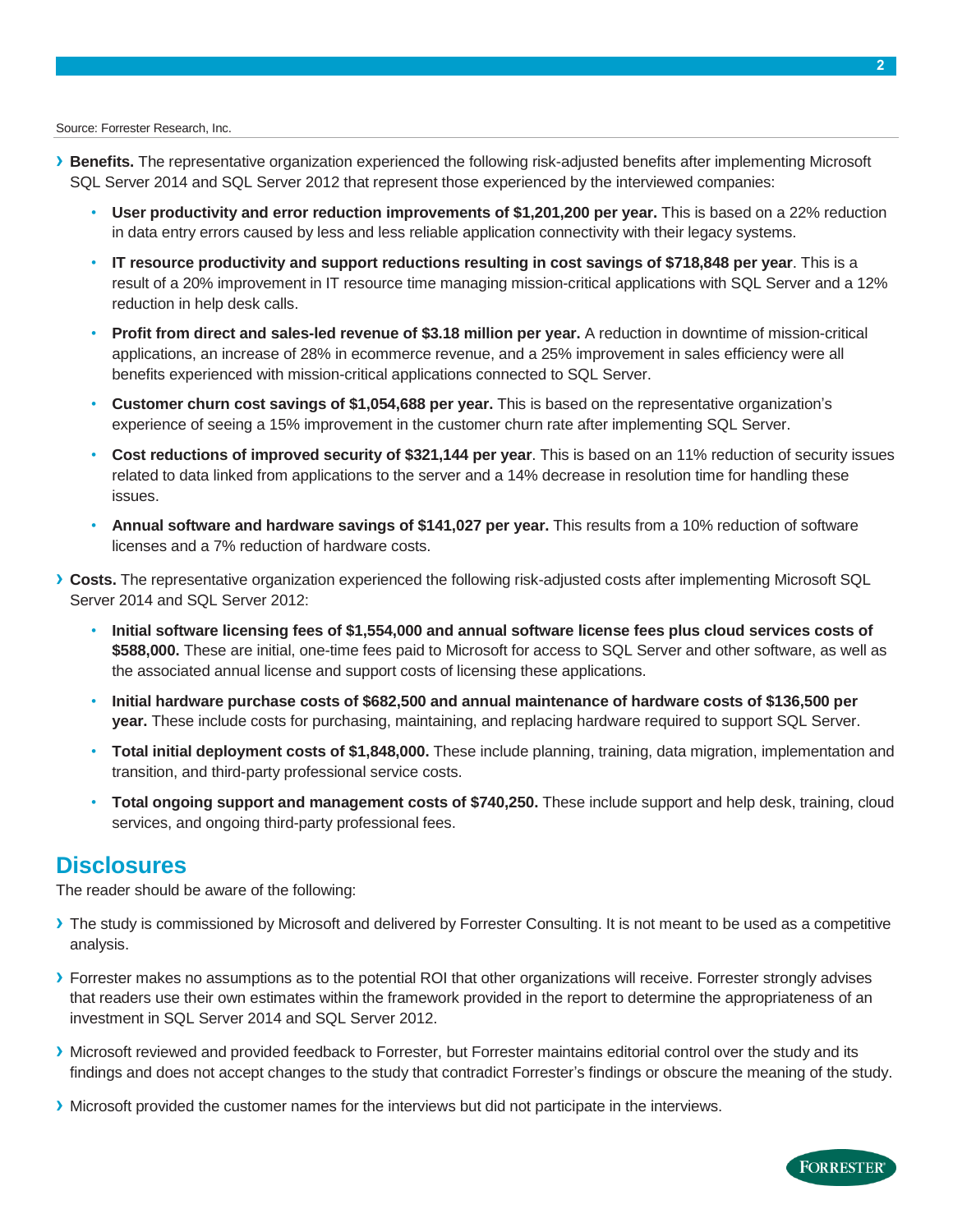# <span id="page-4-0"></span>**TEI Framework And Methodology**

#### **INTRODUCTION**

From the information provided in the interviews, Forrester has constructed a Total Economic Impact™ (TEI) framework for those organizations considering implementing Microsoft SQL Server 2012 and/or Microsoft SQL Server 2014. The objective of the framework is to identify the cost, benefit, flexibility, and risk factors that affect the investment decision.

#### **APPROACH AND METHODOLOGY**

Forrester took a multistep approach to evaluate the impact that Microsoft SQL Server 2014 and SQL Server 2012 can have on mission-critical applications for an organization (see Figure 2). Specifically, Forrester:

- **›** Interviewed Microsoft marketing, sales, and/or consulting personnel, along with Forrester analysts, to gather data relative to Microsoft SQL Server 2014 and Microsoft SQL Server 2012 and the marketplace for SQL Server databases supporting mission-critical applications.
- **›** Interviewed six organizations and collected surveys from 48 others currently using Microsoft SQL Server 2014 and Microsoft SQL Server 2012 to obtain data with respect to costs, benefits, and risks.
- **›** Designed a representative organization based on characteristics of the interviewed organizations (see Appendix A).
- **›** Constructed a financial model representative of the interviews using the TEI methodology. The financial model is populated with the cost and benefit data obtained from the interviews and surveys as applied to the representative organization.
- **›** Risk-adjusted the financial model based on issues and concerns the interviewed organizations highlighted in interviews. Risk adjustment is a key part of the TEI methodology. While interviewed organizations provided cost and benefit estimates, some categories included a broad range of responses or had a number of outside forces that might have affected the results. For that reason, some cost and benefit totals have been risk-adjusted, and are detailed in each relevant section.

Forrester employed four fundamental elements of TEI in modeling Microsoft SQL Server 2014 and SQL Server 2012's service: benefits, costs, flexibility, and risks.

Given the increasing sophistication that enterprises have regarding ROI analyses related to IT investments, Forrester's TEI methodology serves to provide a complete picture of the total economic impact of purchase decisions. Please see Appendix B for additional information on the TEI methodology.



Source: Forrester Research, Inc.



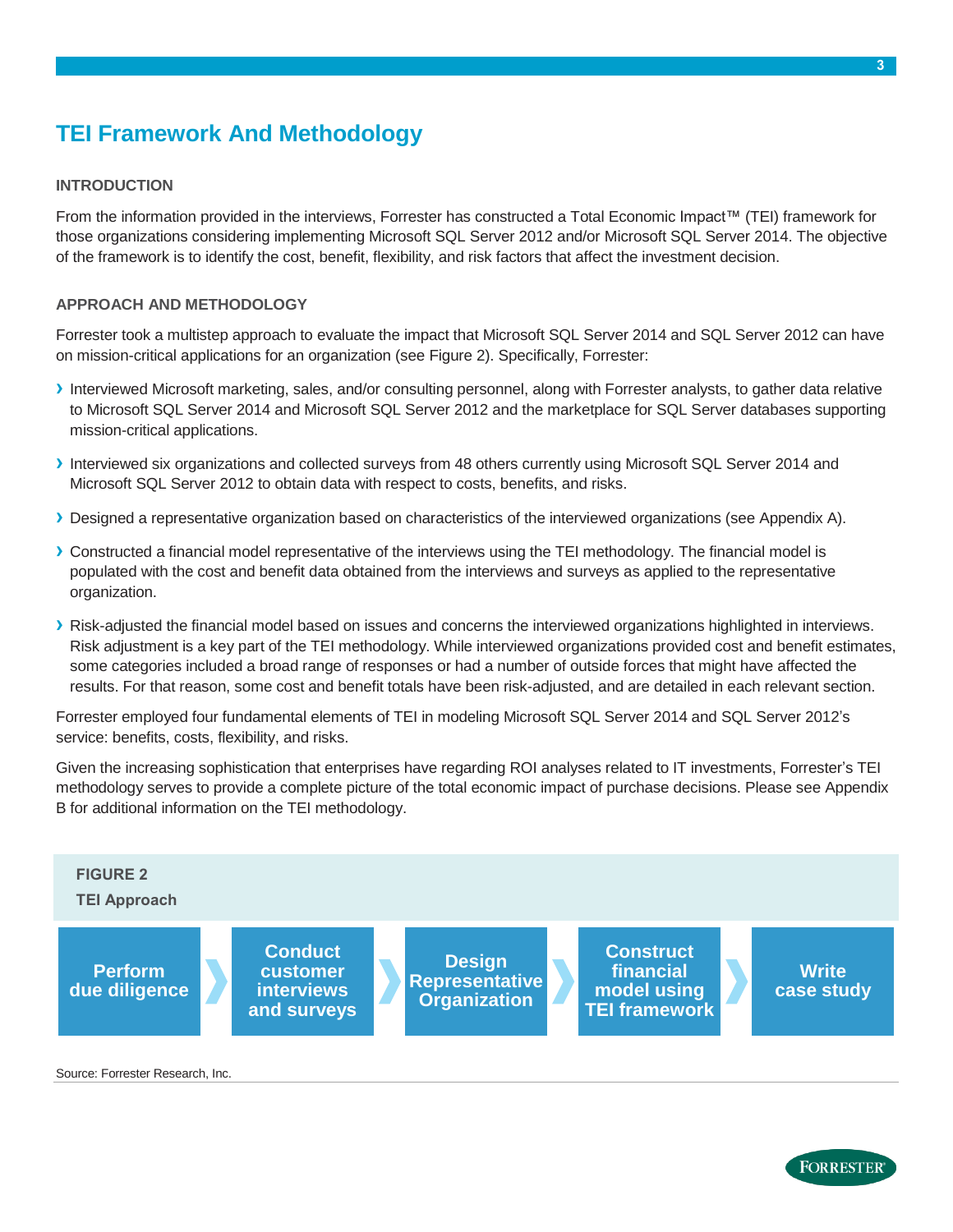### <span id="page-5-0"></span>**Analysis**

#### **REPRESENTATIVE ORGANIZATION**

For this study, Forrester conducted a total of six interviews with representatives from the following companies:

- **›** A large retailer in Africa that covers a variety of retail formats.
- **›** A data services firm supporting online and brick-and-mortar retailers with product and shopper data solutions.
- **›** A marketing firm focused on customer loyalty programs in Latin America.
- **›** A software and services company based in the US focused on big data solutions for pricing and sales analysis.
- **›** A large, global digital entertainment company providing online games and entertainment.
- **›** A US discount retail chain.

Forrester also collected surveys from 48 organizations based in the US and Canada from a variety of industries, including manufacturing, financial services and insurance, business services, healthcare, education and nonprofit, government, and retail.

Survey respondents were primarily IT managers, directors, or executives at organizations from small-midmarket to very large enterprise firms — though all have significant data infrastructure, a large number of databases and physical database servers, and a number of mission-critical applications now supported by SQL Server 2014 and/or SQL Server 2012.

Based on the interviews and survey responses, Forrester constructed a TEI framework, a representative company, and an associated ROI analysis that illustrates the areas financially affected by SQL Server for mission-critical applications. The representative organization that Forrester synthesized from these results represents an organization with the following characteristics:

*"After a comprehensive assessment, we determined that the Microsoft SQL platform was best suited to address our complex organization with functionality required for our over 1,400 stores to run in a distributed fashion."*

*~ Senior solutions architect, international retail chain*

- **›** A US-based retailer with both online and physical store sales channels.
- **›** 30,000 total employees, with about 6,000 that would be classified as information workers (including employees working in corporate offices as well as store managers).
- **›** 300 Microsoft SQL Server databases, as part of a total infrastructure that includes 600 databases.
- **›** Two-thirds of the company's mission-crucial applications (in some way) are linked to Microsoft SQL Server databases.
- **›** More than 100 "tier one" applications that are deemed mission-critical.

The representative organization has upgraded and migrated databases to SQL Server 2014 and SQL Server 2012 for a variety of data needs and to support a variety of applications — though not usually for mission-critical scenarios. The costs are applied only to the percentage of new software licenses required. With the online transaction processing (OLTP),

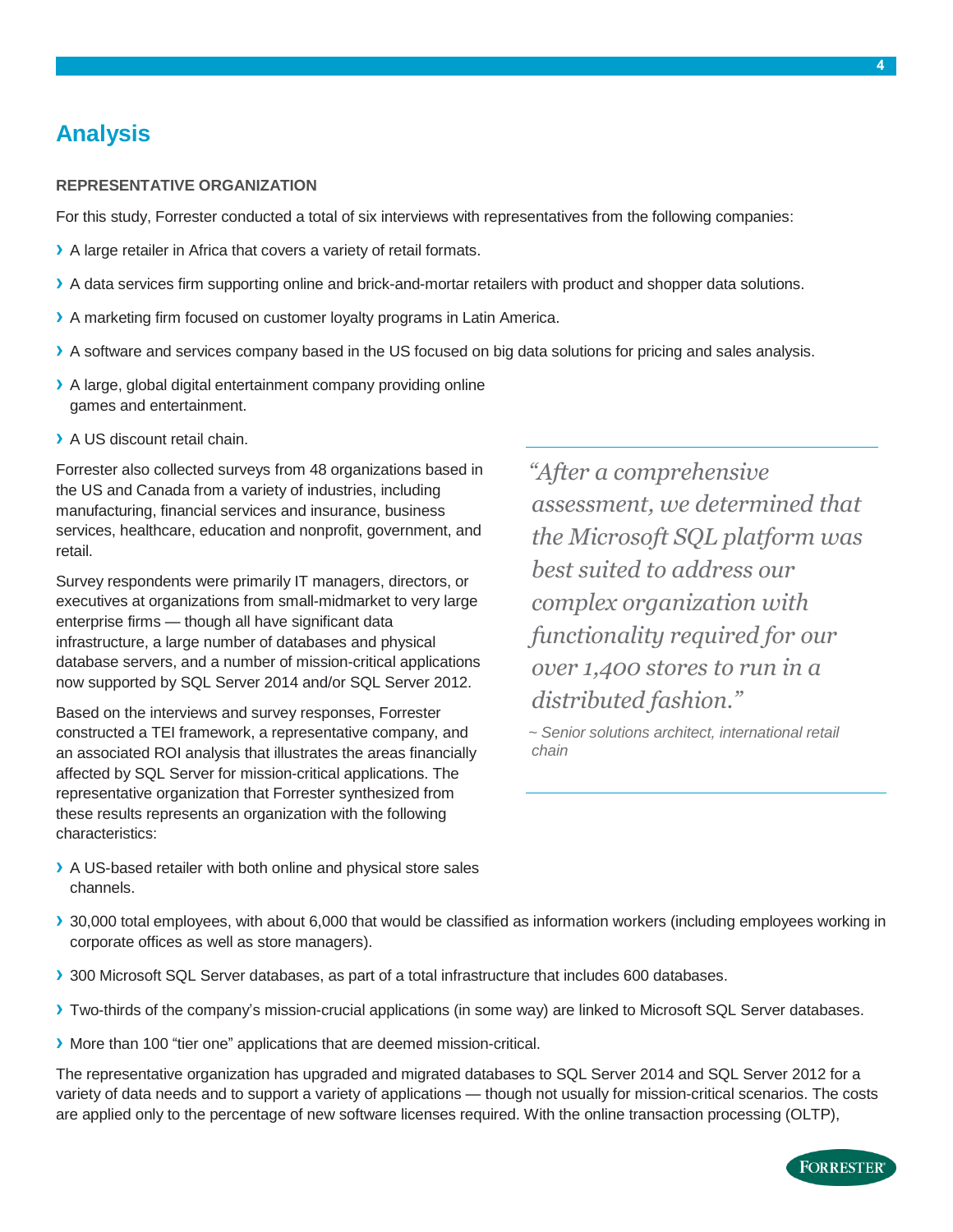reliability, and scalability improvements in the latest versions of Microsoft SQL Server, and as legacy systems are due for upgrade or replacement, the organization chose SQL Server 2012 (as well as some SQL Server 2014) to support a number of mission-critical applications:

- **›** The upgrade to SQL Server 2012 started in late 2011, primarily to upgrade older database versions. Some organizations also started the upgrade to SQL Server 2014 beginning in late 2013.
- **›** The SQL Server 2014 and SQL Server 2012 deployment was expanded to migrate, upgrade, or newly install databases that support mission-critical applications. This included migrating from alternative database solutions, replacing legacy or homegrown applications, and/or installing new applications supported by Microsoft SQL Server.

*"Our company's default position due to the efficiencies we realize is to put any new application onto SQL Server 2012."*

~ Director of IT data systems, US discount retailer

#### **INTERVIEW HIGHLIGHTS**

All six of the interviewed organizations made a decision to move some or all of their critical applications to Microsoft SQL Server 2014 and SQL Server 2012. The key assessment requirements the interviewed organizations considered when making their decision to migrate or upgrade to SQL Server 2014 and SQL Server 2012 included:

- **›** The performance and speed of applications running on the platform.
- **›** Security and data privacy requirements.
- **›** Reliability and minimization of downtime of applications.
- **›** Ability to provide data access to the right people.
- **›** The ability to integrate efficiently across other organization systems and applications.
- **›** The ease of migration and expansion of cloud capabilities.

#### *Situation*

As alternative database solutions were coming up on necessary version upgrades and legacy systems were aging, the organization estimated significant upcoming software, hardware, and management costs, as well as some business limitations:

- **›** Current applications driven by legacy and other databases didn't provide as much integration with other systems as the organization would have liked — especially newer cloud applications.
- **›** Legacy applications did not provide as many features as newer alternatives, and they were more likely to experience outages or slowdowns, both of which affected customer and employee satisfaction (and could cause some customers to quit a purchase).
- **›** Legacy applications were more expensive to manage because they required separate management tools and often required more expensive resources. Any outages or slowdowns added to management time, and these older systems were more likely to need extra security management time and were more likely targets for security issues.

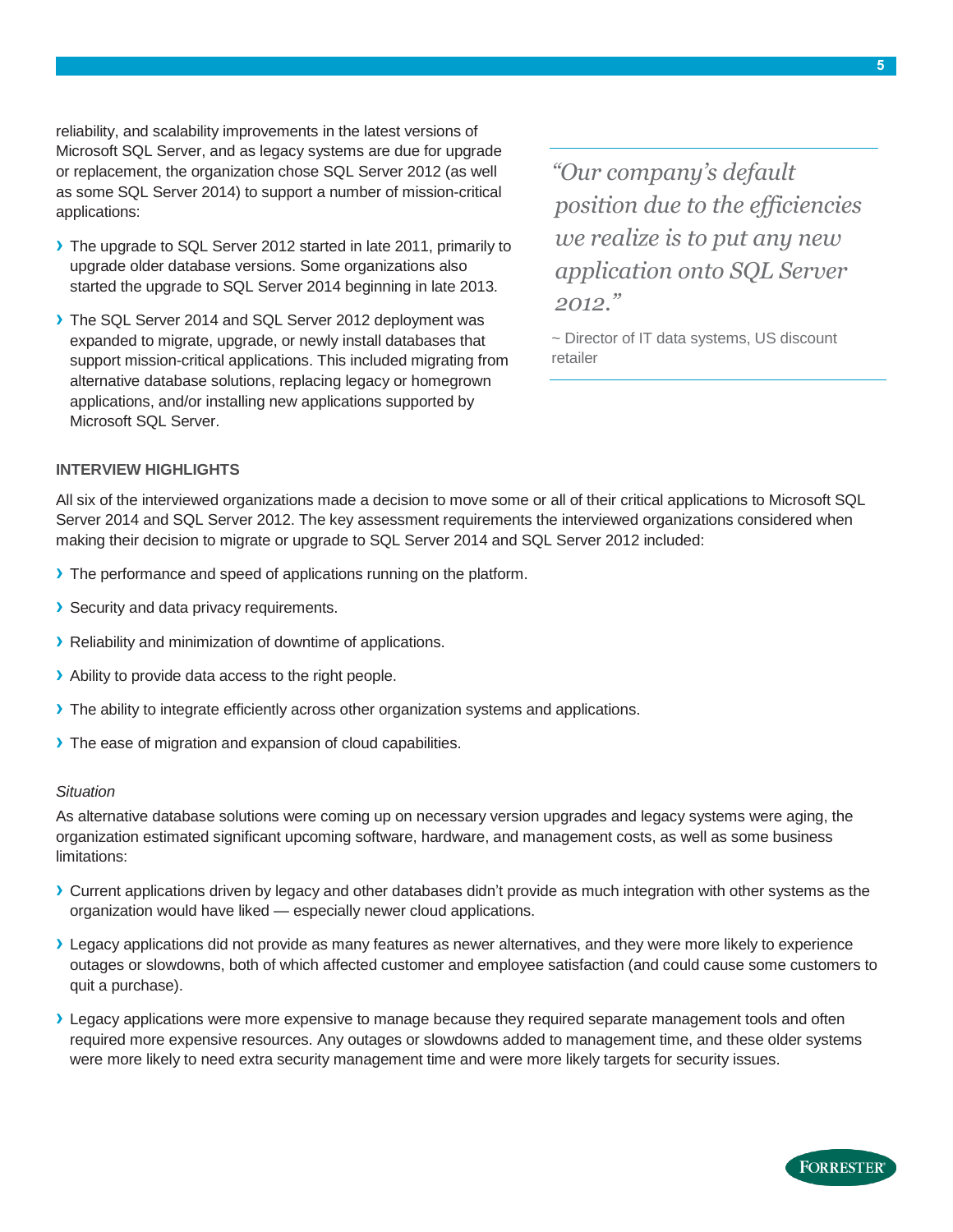#### *Solution*

The representative organization selected Microsoft SQL Server as a cost-effective database solution that now meets the requirements for mission-critical OLTP applications. The organization deployed new and upgraded applications connected to SQL Server 2014 and SQL Server 2012, replacing a number of older legacy applications and migrating others from legacy and other database solutions.

#### *Results*

The interviews uncovered the following benefits for the representative organization after implementing SQL Server 2012 and some SQL Server 2014, based on individual interview and survey responses:

- **› Employees are able to complete work faster and more accurately.** New and upgraded applications with SQL Server provide new features and greater connectivity options across data sources and applications that are accessible from mobile locations.
- **› DBAs and IT administrators are able to manage SQL Server-based applications more efficiently.** New SQL Server databases use the same tools as their other (non-mission-critical) SQL databases, and they can leverage the same SQL Server skilled resources. The representative organization was able to increase DBA resource productivity by simplifying and increasing automation in processes such as tuning, backup, recovery, and installation functions. Additionally, the representative organization is able to speed up management time and avoid costs in the future by hiring more costeffective SQL Server DBAs and managers.
- Improved uptime for applications can help drive new revenue via greater direct online sales, as well as through **more effective sales-led engagements.** The representative organization reported improved reliability and reduced downtime with SQL Server versus its previous applications. This has led to improved customer satisfaction and sales, as customers' online or store purchases are not blocked by system outages, and employee-led sales engagements are not blocked or delayed by similar system outages or a lack of full mobile access or integration between applications.
- **› Improved customer-facing applications also help avoid customer replacement costs.** By reducing or completely eliminating application reliability caused by database issues, customers will also be less likely to go to a competitor, meaning the representative organization can avoid costs associated with retaining or replacing customers.

**› Newer database solutions help provide improved security.** Especially compared with older applications and databases, security issues are reduced with SQL Server. These are security issues that in legacy systems require patches to ensure that the data is secure between the database platform and your mission-critical applications. These reductions in patches result in avoiding significant costs in security management and remediation.

**› Newer technologies provide new cost-saving opportunities.** SQL Server is more cost-effective than many alternatives: SQL Server license costs are less than many others; can run on a variety of platforms, including cheaper commodity hardware; and can be managed with the same tools and resources as other SQL Server deployments.

*"Before SQL Server 2014, downtime was not too bad, but our recovery time was what really hurt us. With SQL Server 2014, our recovery time went down from 6 to 8 hours to 3o minutes now."*

~ IT director, loyalty program management company

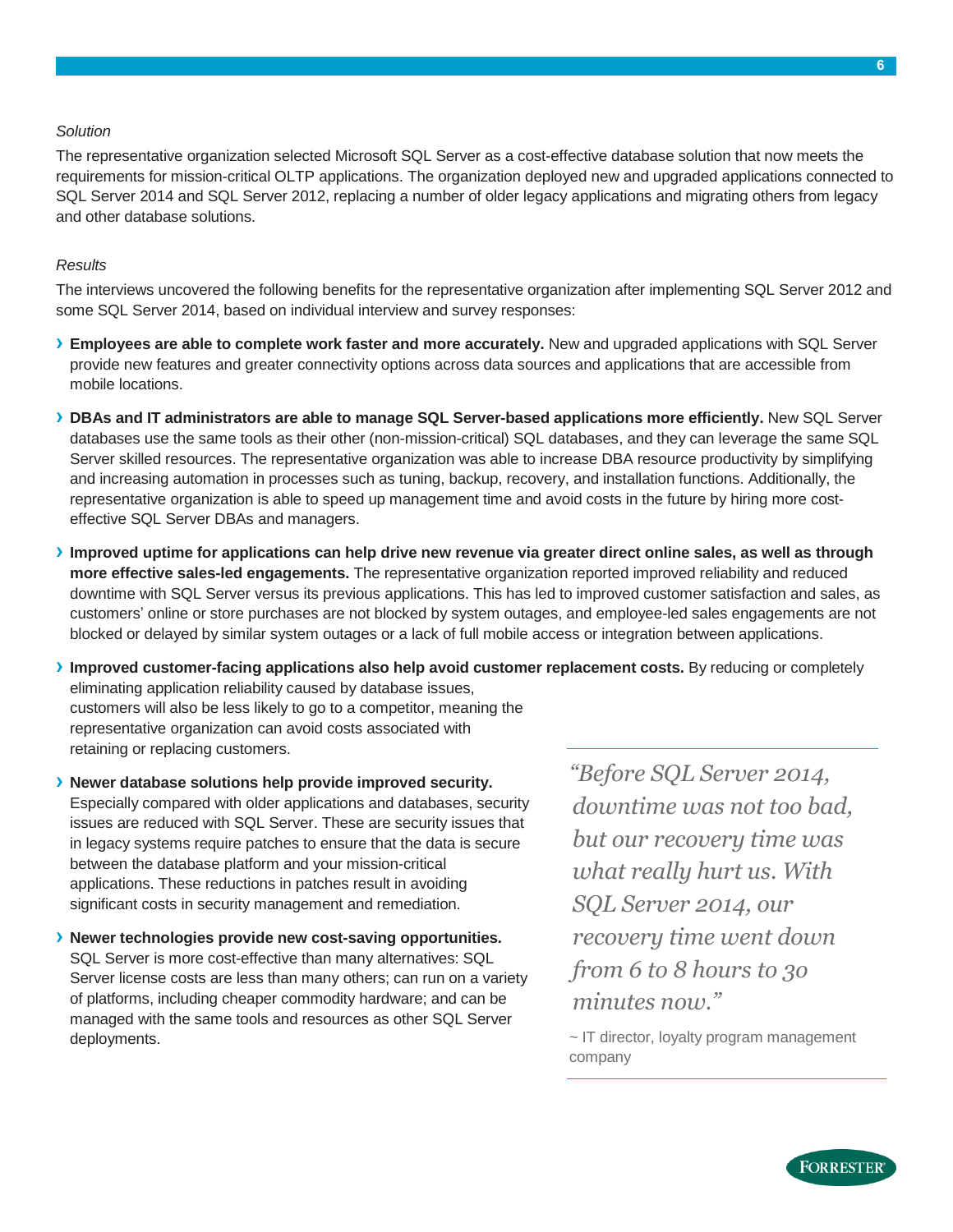#### **BENEFITS**

The representative organization experienced a number of quantified benefits in this case study:

- **›** Increase in user productivity and a reduction in data entry errors.
- **›** IT resource productivity and support reductions.
- **›** Profit enabled by reduced downtime of critical applications, which resulted in improved customer satisfaction leading to direct and sales-led revenue.
- **›** Decrease in customer churn resulting in cost savings.
- **›** Cost reductions from improved data security and patch requirements from legacy systems.
- **›** Annual software and hardware cost savings.

#### **Increase In User Productivity And Error Reduction Improvements**

The representative organization indicated that employee productivity and reduction in data entry and user error was a key benefit from the Microsoft SQL Server implementation. The organization has about 6,000 employees who spend an average of 2.5 hours a week handling mission-critical applications. This results in about 1,600 data entry errors

As Table 1 shows, this results in over \$1.2 million a year in risk-adjusted productivity. Risk adjustment was applied since different organizations have different information worker processes that can influence the importance of data entry and resulting errors. See the section on Risks for more detail.

# **TABLE 1**

|                | <b>User Productivity And Error Reduction Improvements</b>                |                    |                |     |             |             |                   |              |                                |  |  |
|----------------|--------------------------------------------------------------------------|--------------------|----------------|-----|-------------|-------------|-------------------|--------------|--------------------------------|--|--|
| Ref.           | <b>Metric</b>                                                            | <b>Calculation</b> | <b>Initial</b> |     | Year 1      | Year 2      | Year <sub>3</sub> | <b>Total</b> | <b>Present</b><br><b>Value</b> |  |  |
| A <sub>1</sub> | Number of data entry errors per<br>week on average                       |                    |                |     | 1,600       |             |                   |              |                                |  |  |
| A2             | Number of minutes required to<br>resolve each data entry error           |                    |                |     | 75          |             |                   |              |                                |  |  |
| A <sub>3</sub> | Information worker hourly rate                                           |                    |                |     | \$70        |             |                   |              |                                |  |  |
| A4             | Reduction in data entry errors                                           |                    |                |     | 22%         |             |                   |              |                                |  |  |
| At             | User productivity and error<br>reduction improvements                    |                    |                | \$0 | \$1,601,600 | \$1,601,600 | \$1,601,600       | \$4,804,800  | \$3,982,942                    |  |  |
|                | Risk Adjustment                                                          |                    | 75%            |     |             |             |                   |              |                                |  |  |
| Atr            | User productivity and error<br>reduction improvements<br>(Risk-Adjusted) |                    |                | \$0 | \$1,201,200 | \$1,201,200 | \$1,201,200       | \$3,603,600  | \$2,987,207                    |  |  |

Source: Forrester Research, Inc.

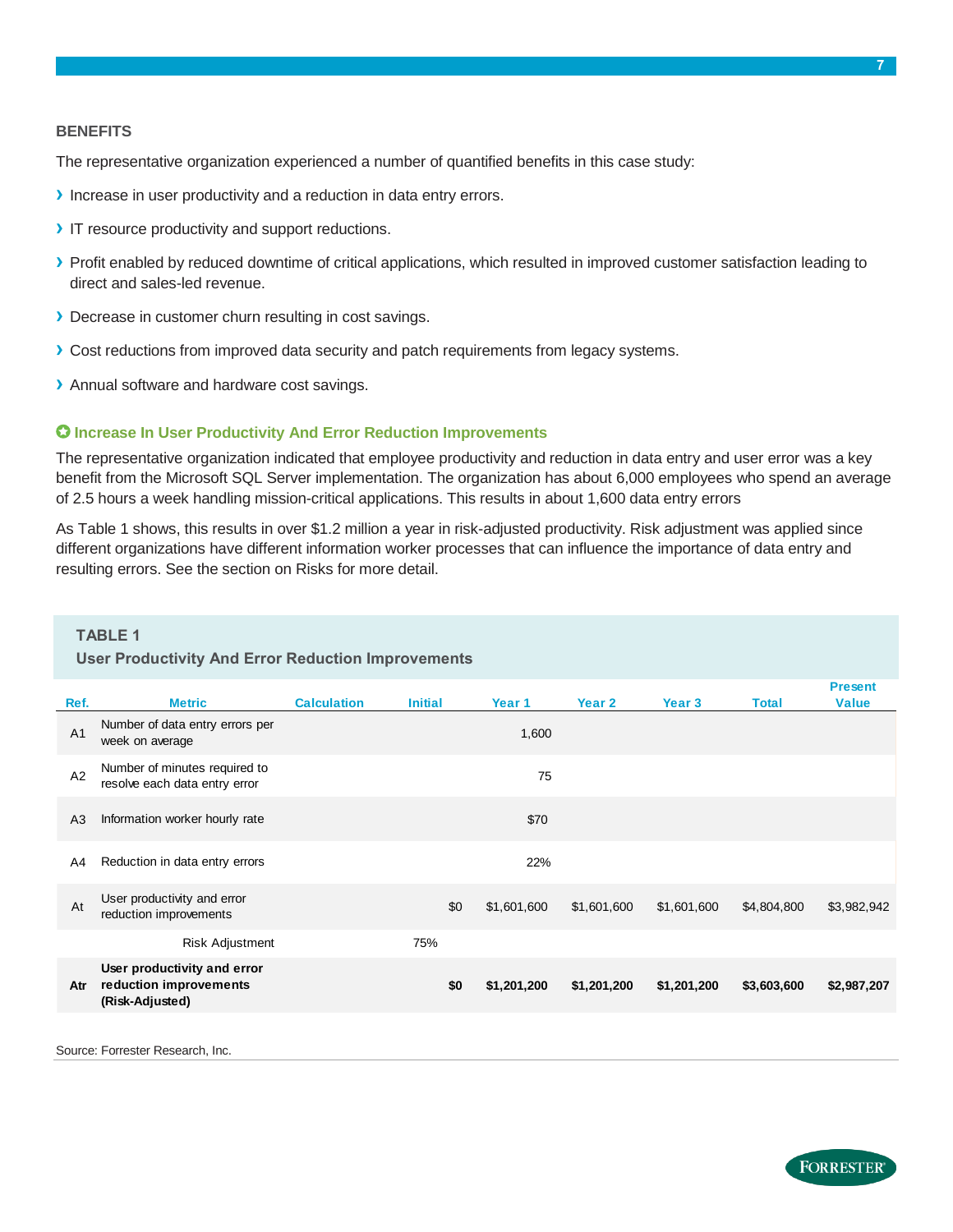As more and more of the organization's employees handle critical applications, it is important to maximize user productivity. Both interviewed and surveyed organizations indicated that with integration with SQL Server 2012, their applications were easier to manage, required less manual effort, and resulted in lower data entry errors during transition.

Additionally, built-in business intelligence (BI) and new tools for analytics, data visualization, reporting, integration with other products such as SharePoint, and query performance increases will reduce the time to manipulate data. Business users will also be able to gain new insights into their data and have the ability to create their own reporting dashboards to collaborate with colleagues. "We need to be able to have our environment that allows access to a lot of people who are not skilled DBAs to get business insights, which SQL Server provides," noted a senior solutions analyst at the international retail chain.

#### **IT Resource Productivity And Support Reductions**

The representative organization indicated that both the number of help desk calls and call resolution time were reduced as a result of implementing Microsoft SQL Server. DBAs and IT and help desk resources all benefit from this gain in productivity. As Table 2 shows, the representative organization experiences over \$718,000 of risk-adjusted productivity gains each year due to implementing SQL Server. Compared with information worker processes, IT administrator processes are much less variable — though there are still some differences in tasks and salaries that necessitate a small risk adjustment. See the section on Risks for more detail.

The improved capabilities and features of SQL Server benefit DBAs and IT staff at all levels. For the representative organization, the automatic failover, availability group management, contained database login, automatic page repair, and other features result in considerable productivity savings. Additionally, SQL Server contains more new tools to help DBAs increase productivity by managing and visualizing the servers that reduce time to set up, manage, and troubleshoot databases.

Application developers and other IT staff also realize productivity gains. This is due to tools that SQL Server offers for managing database projects and change views (SQL Server Data Tools) and on-premises/cloud/hybrid flexibility, especially leveraging SQL Azure. Also, SQL Server offers clear separation of the OLTP and reporting (data warehouse) stores, with near-real-time data and query performance increases.

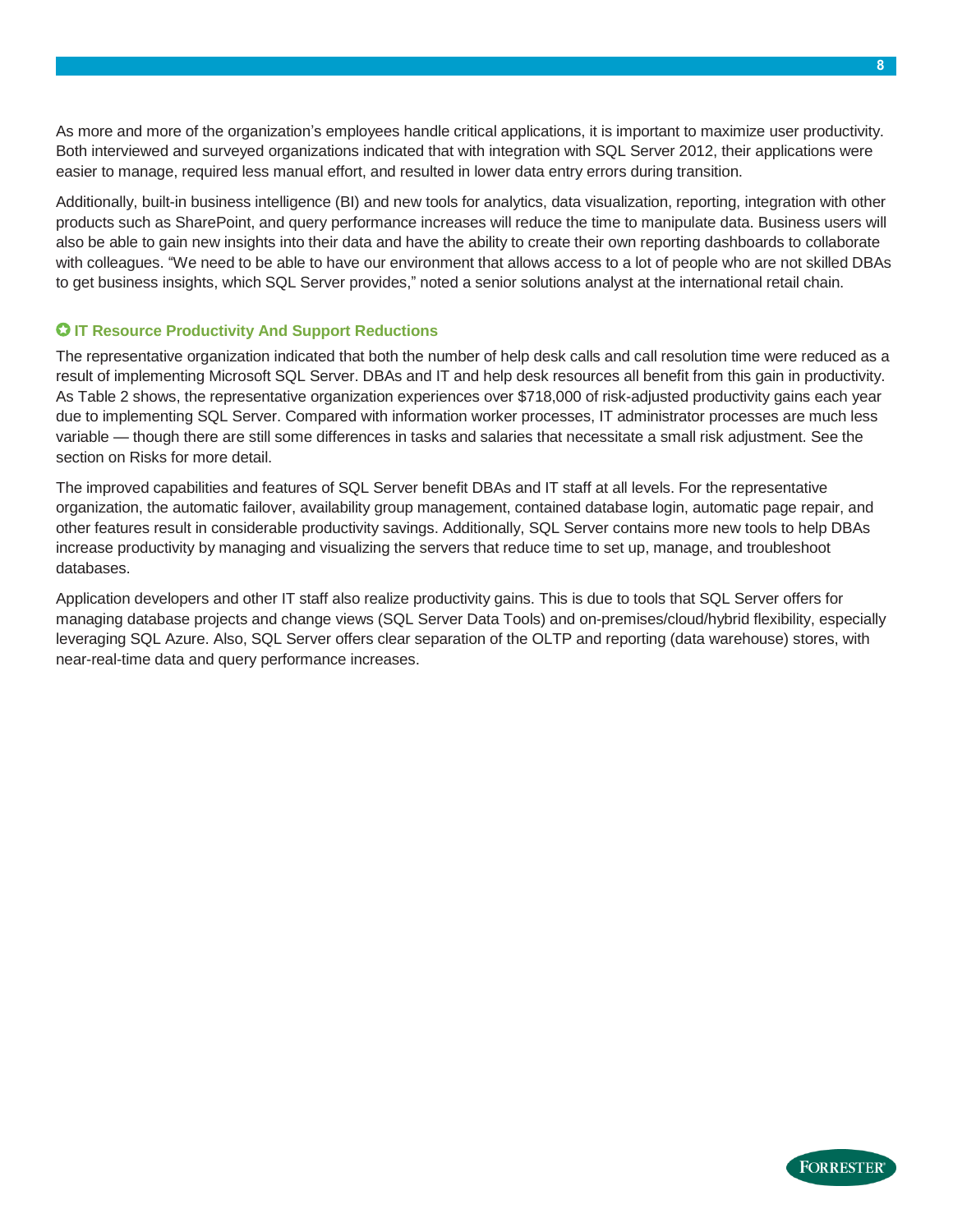#### **TABLE 2**

#### **IT Resource Productivity And Support Reductions**

| <b>Metric</b><br>DBAs responsible for mission-                                        | <b>Calculation</b>                                       | <b>Initial</b>       |           |                   |           |             | <b>Present</b> |
|---------------------------------------------------------------------------------------|----------------------------------------------------------|----------------------|-----------|-------------------|-----------|-------------|----------------|
|                                                                                       |                                                          |                      | Year 1    | Year <sub>2</sub> | Year 3    | Total       | <b>Value</b>   |
| databases                                                                             |                                                          |                      | 15        |                   |           |             |                |
| Other IT resources responsible<br>for mission-critical applications<br>and databases  |                                                          |                      | 15        |                   |           |             |                |
| Percent of resource time spent<br>managing mission-critical<br>applications/databases |                                                          |                      | 80%       |                   |           |             |                |
| Improvement in IT resource<br>time with SQL Server 2014 and<br>SQL Server 2012        |                                                          |                      | 20%       |                   |           |             |                |
| Help desk calls per week<br>related to mission-critical<br>applications               |                                                          |                      | 2,000     |                   |           |             |                |
| Minutes per help desk call                                                            |                                                          |                      | 9         |                   |           |             |                |
| Reduction in help desk calls<br>with SQL Server 2014 and SQL<br>Server 2012           |                                                          |                      | 12%       |                   |           |             |                |
| DBA hourly rate                                                                       |                                                          |                      | \$80      |                   |           |             |                |
| IT resource hourly rate                                                               |                                                          |                      | \$65      |                   |           |             |                |
| Help desk hourly rate                                                                 |                                                          |                      | \$40      |                   |           |             |                |
| IT resource productivity and<br>support reductions                                    | (B1*40*B3*B4*B8*52)<br>$\ddot{}$<br>(B5*B6/60*B7*B10*52) | \$0                  | \$798,720 | \$798,720         | \$798,720 | \$2,396,160 | \$1,986,298    |
| Risk adjustment                                                                       |                                                          | 90%                  |           |                   |           |             |                |
| IT resource productivity and<br>support reductions (risk-<br>adjusted)                |                                                          | \$0                  | \$718,848 | \$718,848         | \$718,848 | \$2,156,544 | \$1,787,669    |
|                                                                                       | critical applications and                                | (B2*40*B3*B4*B9*52)+ |           |                   |           |             |                |

Source: Forrester Research, Inc.

#### **Profit From Improved Direct And Sales-Led Revenue**

Another key benefit that the representative organization experienced after implementing SQL Server was additional profit from improved direct and sales-led revenue due to less application downtime, improved application reliability, and integration with other applications that make them both more available but also much more user-friendly. The representative organization knows that as soon as its users or customers experience downtime, slow web pages, failures with shopping carts, servers that are not up, or registration forms that aren't working properly, they will often resort to another service provider, resulting in a loss of site visitors, leads, customers, and revenue. The representative organization uses applications on its sites from a number of different providers to provide functionality such as internal search engines, registration forms,

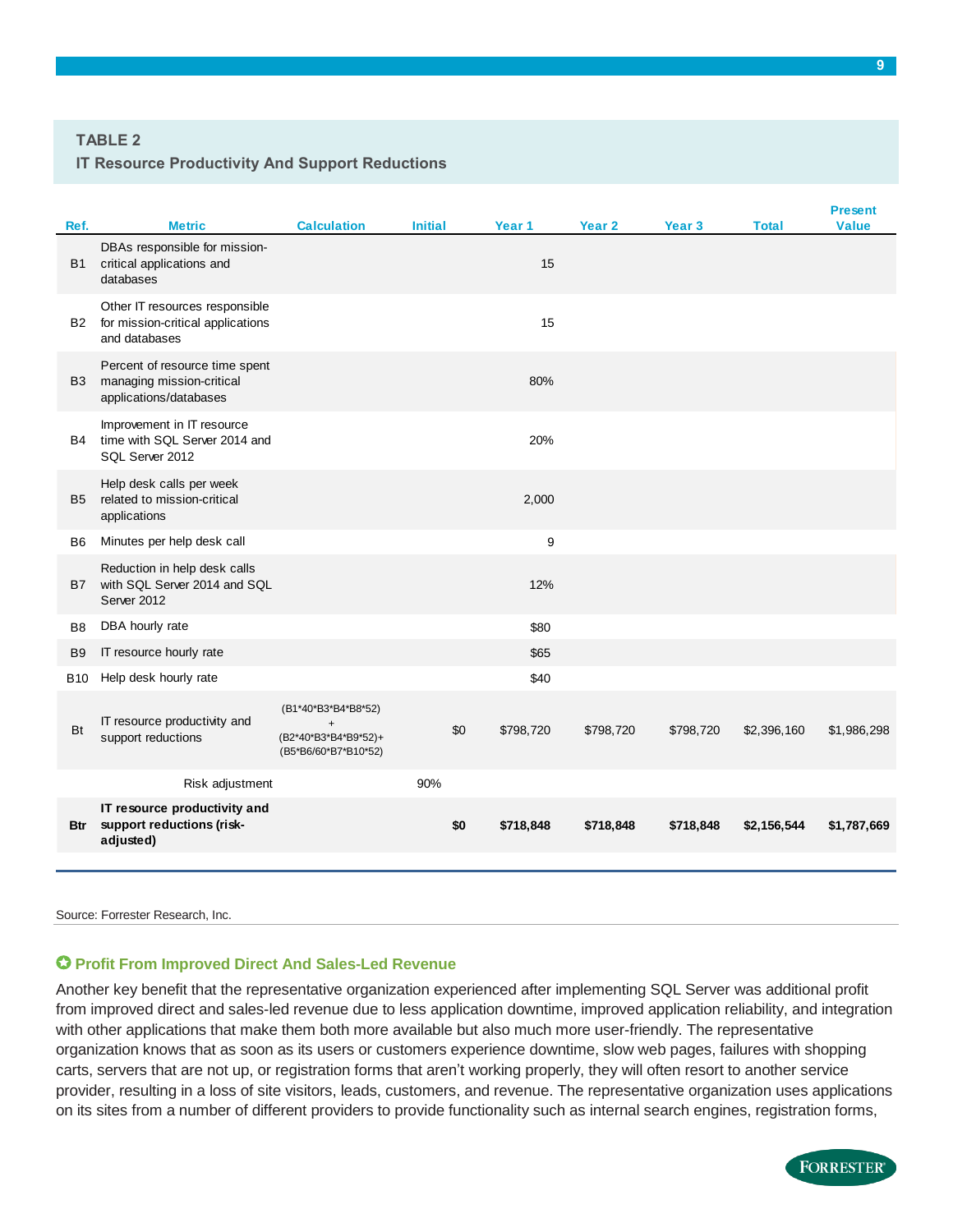shopping carts, and payment solutions. It needs to ensure the applications effectively transfer data among each other and there is a seamless experience for the end customers. A key feature of SQL Server is that it offers AlwaysOn, which is a new integrated, flexible, cost-efficient high availability and disaster recovery solution. It can provide data and hardware redundancy within and across data centers, and improves application failover time to increase the availability of your mission-critical applications. AlwaysOn provides flexibility in configuration and enables reuse of existing hardware investments.

#### **TABLE 3**

#### **Profit From Improved Direct And Sales-Led Revenue**

| Ref.           | <b>Metric</b>                                                                                                                | <b>Calculation</b> | <b>Initial</b> |     | Year 1        | Year 2      | Year 3      | <b>Total</b> | <b>Present</b><br><b>Value</b> |
|----------------|------------------------------------------------------------------------------------------------------------------------------|--------------------|----------------|-----|---------------|-------------|-------------|--------------|--------------------------------|
| C <sub>1</sub> | Revenue from eCommerce<br>sources connected to SQL<br>Server                                                                 |                    |                |     | \$100,000,000 |             |             |              |                                |
| C <sub>2</sub> | Improvement in eCommerce<br>revenue with applications<br>connected to SQL Server 2014<br>and SQL Server 2012                 |                    |                |     | 28%           |             |             |              |                                |
| C <sub>3</sub> | Revenue from sales-lead efforts<br>using resources connected to<br><b>SQL Server</b>                                         |                    |                |     | \$100,000,000 |             |             |              |                                |
| C4             | Improvement in revenue from<br>sales-led efforts G102<br>applications connected to SQL<br>Server 2014 and SQL Server<br>2012 |                    |                |     | 25%           |             |             |              |                                |
| C <sub>5</sub> | Profit margin                                                                                                                |                    |                |     | 8%            |             |             |              |                                |
| C <sub>t</sub> | Profit from improved direct and<br>sales-led revenue                                                                         | (C1+C2*C3+C4)*C5   |                | \$0 | \$4,240,000   | \$4,240,000 | \$4,240,000 | \$12,720,000 | \$10,544,252                   |
|                | Risk adjustment                                                                                                              |                    | 75%            |     |               |             |             |              |                                |
| Ctr            | Profit from improved direct<br>and sales-led revenue (risk-<br>adjusted)                                                     |                    |                | \$0 | \$3,180,000   | \$3,180,000 | \$3,180,000 | \$9,540,000  | \$7,908,189                    |
|                |                                                                                                                              |                    |                |     |               |             |             |              |                                |

#### Source: Forrester Research, Inc.

As shown in Table 3, the representative organization estimates \$100 million in revenue from both ecommerce sources and sales-led efforts that are connected to SQL Server. The representative organization (based on interviews and survey responses) indicated a 28% improvement in ecommerce sales and 25% from sales-led transactions. With a net profit margin of 8%, this results in approximately \$3.18 million in risk-adjusted revenue benefit that is directly linked to the implementation of SQL Server. The risk adjustment is included since profit margins and organization revenue will vary greatly based on industry and geography (and will still vary some even for similar organizations within each). See the section on Risks for more detail.

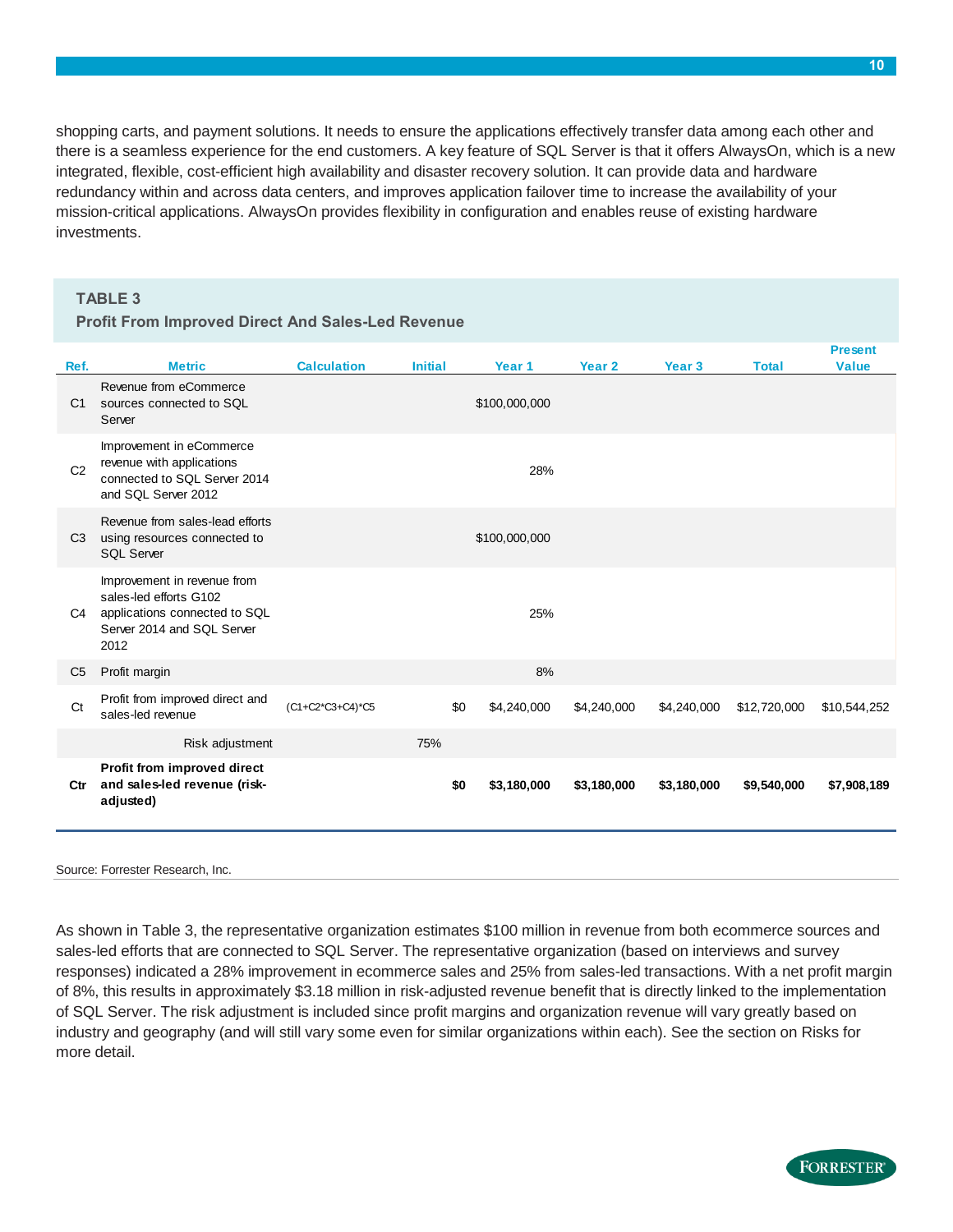#### **Decrease In Customer Churn Resulting In Cost Savings**

The representative organization can directly link revenue from a decrease in customer churn to its implementation of SQL Server 2012 and some SQL Server 2014. In today's age of the customer, organizations need to ensure they have a 360 degree understanding of their customers' behaviors, trends, purchase history, and additional insights they can get their hands on. SQL Server offers business intelligence tools and enterprise data management software that IT resources and engineers use to manage all business logic required to facilitate multidimensional online analytical processing (MOLAP). Data is stored in multidimensional cubes, which helps preserve detail and speed analysis. In addition, SQL Server makes it much easier for the applications to transfer data between each other. This allows the representative organization to get a more accurate view of its customers and address any pain points they have more effectively and efficiently, which reduces the customer churn rate.

The representative organization has 25,000 customers and estimates a rate of 5% in customer churn each year. This rate is improved by 15% from the data and insights the organization can efficiently gather through the applications it has connected to SQL Server. As a result, the representative organization estimates a three-year risk-adjusted NPV of over \$2.6 million, as shown in Table 4 Customer counts and churn rates are unique to each organization, so a risk-adjustment factor has been included. See the section on Risks for more detail.

#### **TABLE 4**

#### **Decrease In Customer Churn Resulting In Cost Savings**

| Ref.           | <b>Metric</b>                                                             | <b>Calculation</b> | <b>Initial</b> |     | Year 1      | Year 2      | Year <sub>3</sub> | <b>Total</b> | <b>Present</b><br><b>Value</b> |
|----------------|---------------------------------------------------------------------------|--------------------|----------------|-----|-------------|-------------|-------------------|--------------|--------------------------------|
| D <sub>1</sub> | Number of customers                                                       |                    |                |     | 25,000      |             |                   |              |                                |
| D <sub>2</sub> | Current customer churn rate                                               |                    |                |     | 5%          |             |                   |              |                                |
| D <sub>3</sub> | Average cost to replace each<br>customer                                  |                    |                |     | \$7,500     |             |                   |              |                                |
| D4             | Customer churn improvement<br>with SQL Server 2014 and SQL<br>Server 2012 |                    |                |     | 15%         |             |                   |              |                                |
| Dt             | Customer churn cost savings                                               | D1*D2*D3*D4        |                | \$0 | \$1,406,250 | \$1,406,250 | \$1,406,250       | \$4,218,750  | \$3,497,136                    |
|                | Risk adjustment                                                           |                    | 75%            |     |             |             |                   |              |                                |
| Dtr            | <b>Customer churn cost savings</b><br>(risk-adjusted)                     |                    |                | \$0 | \$1,054,688 | \$1,054,688 | \$1,054,688       | \$3,164,063  | \$2,622,852                    |
|                |                                                                           |                    |                |     |             |             |                   |              |                                |

Source: Forrester Research, Inc.

#### **Cost Reductions From Improved Security**

The representative organization wanted additional security features and enhancements to achieve the highest level of data protection and compliance, reduce its vulnerability, and reduce the number of security patches needed to maintain the system. Key security features of SQL Server that help reduce security costs include allowing companies to assign a default schema for Windows groups, which helps the representative organization simplify its database schema administration. Another key security feature of SQL Server that the representative organization considered was the use of user-defined roles that simplify administration by limiting access of authorized users according to segregations of duties. These key features assist the representative organization in reducing the number of security-related issues it had in its earlier server platform environment.

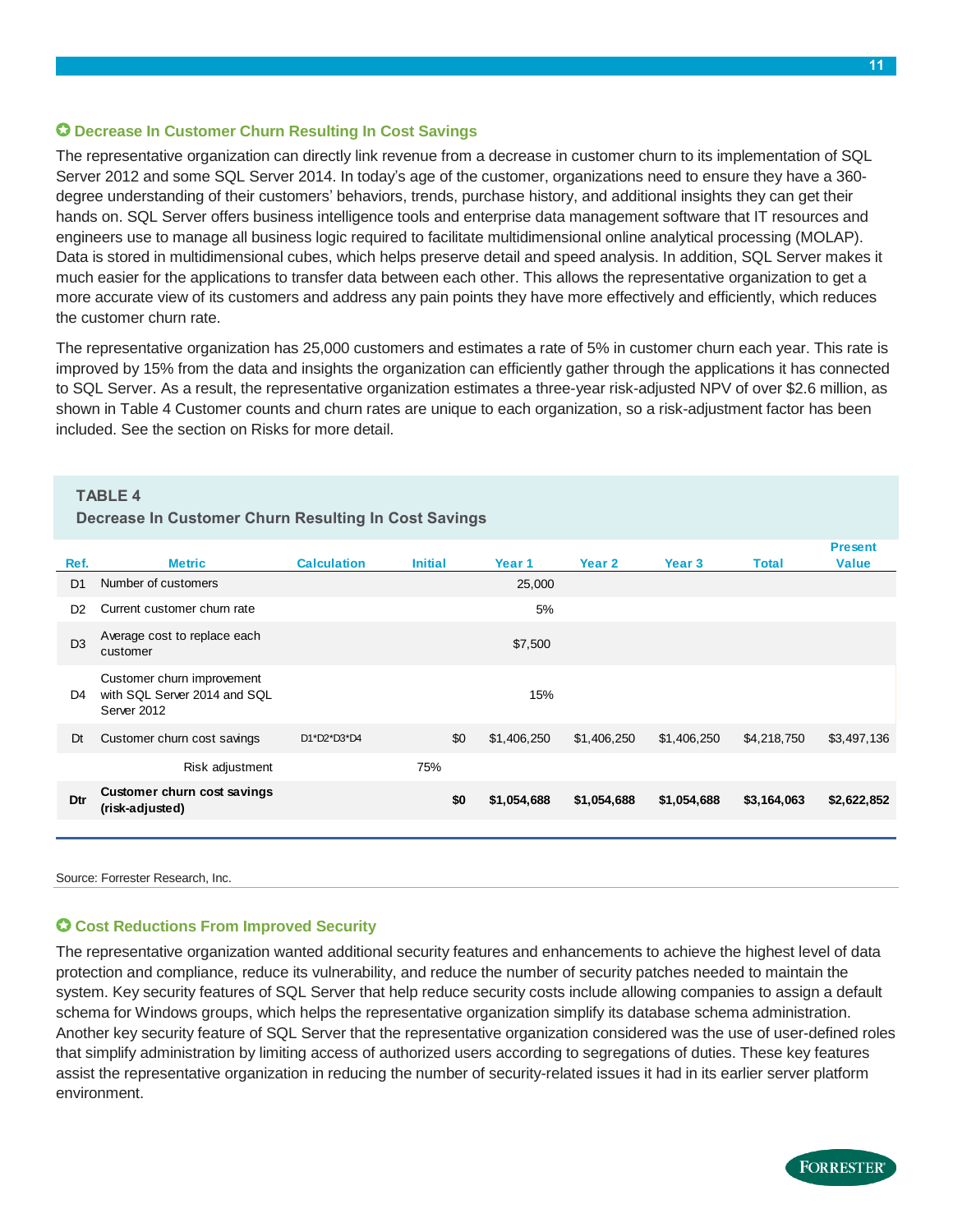The representative organization estimates about \$321,000 in risk-adjusted cost savings from improved security of SQL Server, as shown in Table 5 A similar risk adjustment to IT cost savings from above has been applied. See the section on Risks for more detail. The organization has about 300 security-related issues on its mission-critical applications a year, and each issue, on average, takes 90 minutes to resolve. With the implementation of SQL Server, the number of issues has decreased by 11%, and the time to resolve security-related issues has been reduced by 14%.

|                | <b>TABLE 5</b>                                                                      |                                                       |                |     |           |                   |                   |              |                |
|----------------|-------------------------------------------------------------------------------------|-------------------------------------------------------|----------------|-----|-----------|-------------------|-------------------|--------------|----------------|
|                | <b>Cost Reductions From Improved Security</b>                                       |                                                       |                |     |           |                   |                   |              |                |
|                |                                                                                     |                                                       |                |     |           |                   |                   |              | <b>Present</b> |
| Ref.           | <b>Metric</b>                                                                       | <b>Calculation</b>                                    | <b>Initial</b> |     | Year 1    | Year <sub>2</sub> | Year <sub>3</sub> | <b>Total</b> | <b>Value</b>   |
| E <sub>1</sub> | Number of security-related<br>issues per week related to<br>SQL Server applications |                                                       |                |     | 300       |                   |                   |              |                |
| E <sub>2</sub> | Minutes to resolve each issue                                                       |                                                       |                |     | 90        |                   |                   |              |                |
| E <sub>3</sub> | Reduction in issues with SQL<br>Server 2014 and SQL Server<br>2012                  |                                                       |                |     | 11%       |                   |                   |              |                |
| E4             | Reduction time to resolve each<br>issue with SQL Server 2014<br>and SQL Server 2012 |                                                       |                |     | 14%       |                   |                   |              |                |
| E <sub>5</sub> | IT security FTE hourly rate                                                         |                                                       |                |     | \$65      |                   |                   |              |                |
| Et             | Cost reductions from improved<br>security                                           | (E1*(E2/60)-(E1*(1-<br>E3)*(E2/60)*(1-<br>E4)))*52*E5 |                | \$0 | \$356,827 | \$356,827         | \$356,827         | \$1,070,480  | \$887,375      |
|                | Risk adjustment                                                                     |                                                       | 90%            |     |           |                   |                   |              |                |
| Etr            | Cost reductions from<br>improved security (risk-<br>adjusted)                       |                                                       |                | \$0 | \$321,144 | \$321,144         | \$321,144         | \$963,432    | \$798,637      |
|                |                                                                                     |                                                       |                |     |           |                   |                   |              |                |

Source: Forrester Research, Inc.

#### **Annual Software And Hardware Cost Savings**

SQL Server 2014 and SQL Server 2012 offer the organization the ability to use secondary servers as part of its database infrastructure. The secondary servers no longer need to remain idle waiting for a failover. Instead, they can be used for backup, reporting, ad hoc queries, or other uses. This allowed the representative organization to avoid significant financial outlays for server hardware requirements. Additionally, software license costs of SQL Server are less than other alternatives.

The representative organization experienced a reduction in annual software and hardware costs as well as management costs from its initial state before implementing SQL Server. With SQL Server, the representative organization was able to move x64 servers with fewer sockets. This led to all its databases having reduced software costs from reducing license requirements by about 60%. Also, due to the Windows Azure integration, the representative organization reduced its staging server that it had in its original environment. As Table 6 shows, this results in over \$141,000 in risk-adjusted cost savings per year.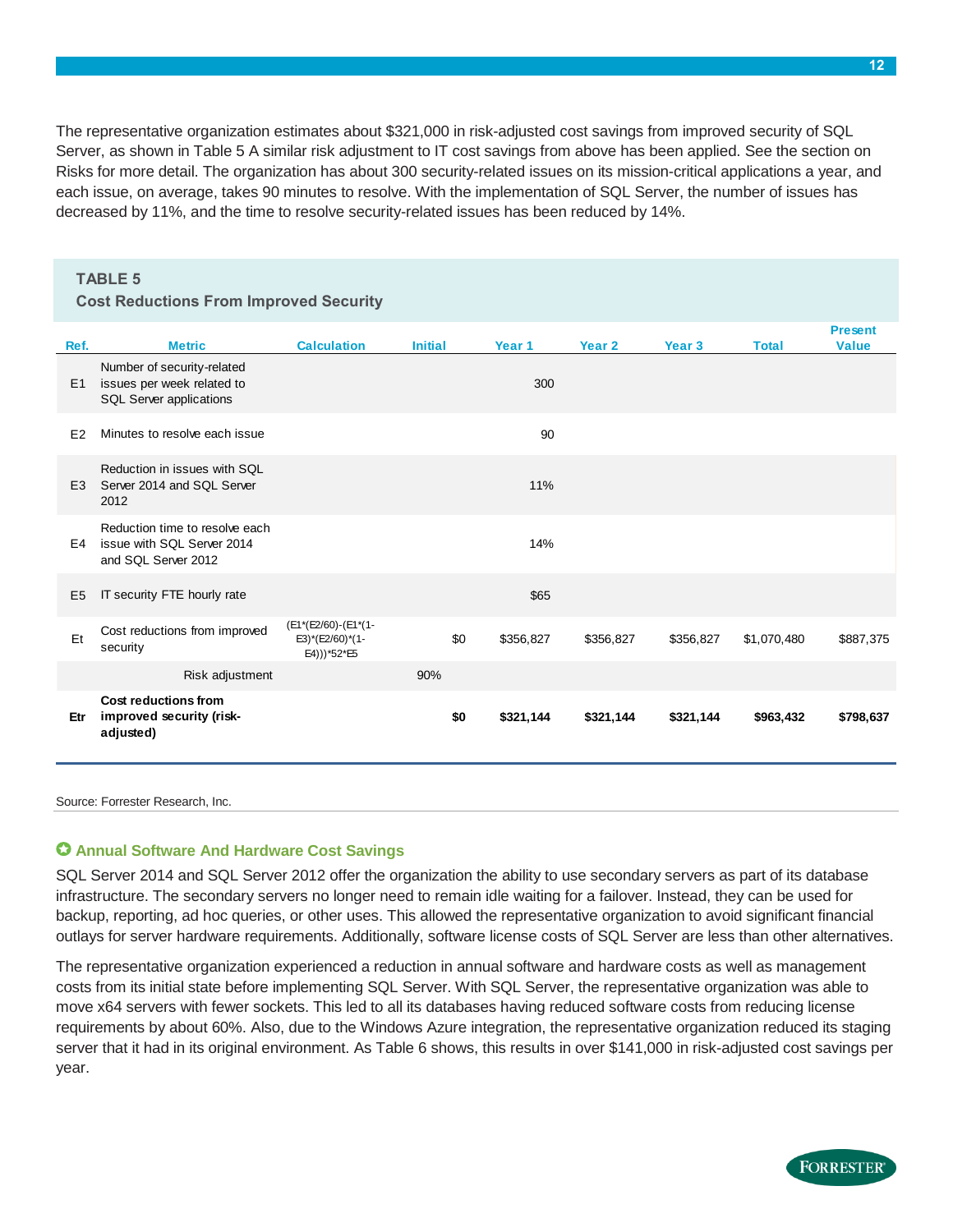#### **TABLE 6**

#### **Annual Software And Hardware Cost Savings**

| Ref.           | <b>Metric</b>                                                                                                 | <b>Calculation</b>         | <b>Initial</b> | Year 1    | Year <sub>2</sub> | Year <sub>3</sub> | <b>Total</b> | <b>Present</b><br><b>Value</b> |
|----------------|---------------------------------------------------------------------------------------------------------------|----------------------------|----------------|-----------|-------------------|-------------------|--------------|--------------------------------|
| F <sub>1</sub> | Annual SQL Server software<br>costs for mission-critical<br>application databases before<br><b>SQL Server</b> |                            |                | \$622,222 |                   |                   |              |                                |
| F <sub>2</sub> | Annual other software costs for<br>mission-critical application<br>databases before SQL Server                |                            |                | \$0       |                   |                   |              |                                |
| F <sub>3</sub> | Annual hardware costs for<br>mission-critical application<br>databases before SQL Server                      |                            |                | \$139,785 |                   |                   |              |                                |
| F4             | Annual management costs for<br>above software and hardware<br>before SQL Server                               |                            |                | \$627,450 |                   |                   |              |                                |
| F <sub>5</sub> | Reduced and avoided software<br>costs with SQL Server 2014<br>and SQL Server 2012                             |                            |                | 10%       |                   |                   |              |                                |
| F <sub>6</sub> | Reduced and avoided hardware<br>costs with SQL Server 2014<br>and SQL Server 2012                             |                            |                | 7%        |                   |                   |              |                                |
| F7             | Avoided annual management<br>costs with SQL Server 2014<br>and SQL Server 2012                                |                            |                | 11%       |                   |                   |              |                                |
| <b>Ft</b>      | Annual software and hardware<br>cost savings                                                                  | (F1+F2)*F5+F3*F6+F4*<br>F7 | \$0            | \$141,027 | \$141,027         | \$141,027         | \$423,080    | \$350,712                      |
|                | Risk adjustment                                                                                               |                            | 100%           |           |                   |                   |              |                                |
| Ftr            | Annual software and<br>hardware cost savings (risk-<br>adjusted)                                              |                            | \$0            | \$141,027 | \$141,027         | \$141,027         | \$423,080    | \$350,712                      |

Source: Forrester Research, Inc.

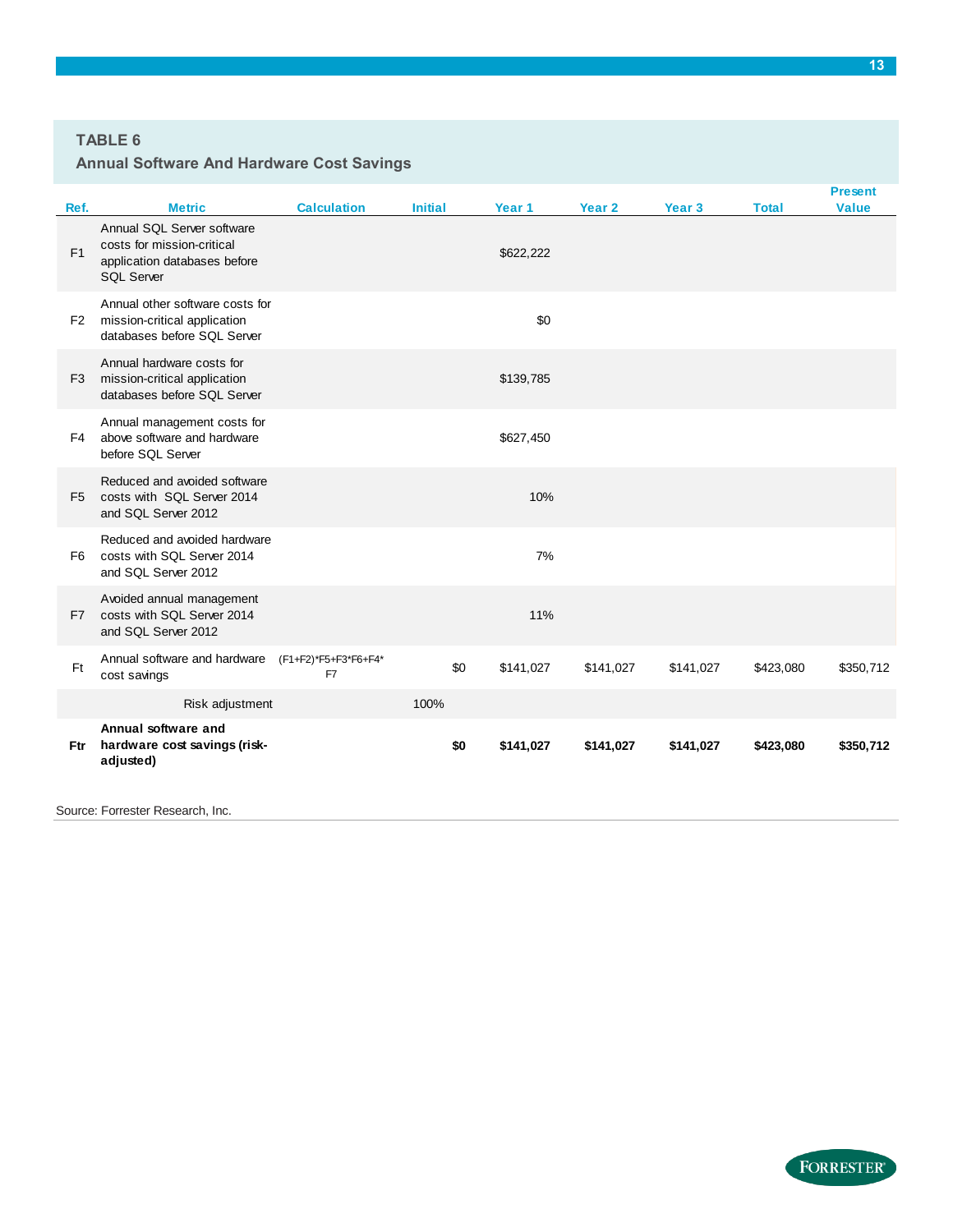#### **14**

#### **TOTAL BENEFITS**

Table 7 shows the total of all benefits across the categories listed above, as well as present values (PVs) discounted at 10%. Over three years, the representative organization expects risk-adjusted total benefits to be a PV of over \$16 million.

#### **TABLE 7 Total Benefits (Risk-Adjusted) Ref. Initial Year 1 Year 2 Year 3 Total Benefit Category Present Value** Atr *became the contract of the contract text* of the text of the text of the text of the text of text of text of text of text of text of text of text of text of text of text of text of text of text of text of text of text Btr IT resource productivity and support reductions  $$718,848 $718,848 $718,848 $718,848$ Ctr Profit from improved direct and sales-led revenue  $$0$   $$3,180,000$   $$3,180,000$   $$3,180,000$   $$9,540,000$   $$7,908,189$ Dtr \$0 \$1,054,688 \$1,054,688 \$1,054,688 \$3,164,063 \$2,622,852 Customer churn cost savings Etr Cost reductions from improved security 60  $$321,144$  \$321,144 \$321,144 \$963,432 \$798,637 Ftr Annual software and hardware cost savings  $\begin{array}{cc}\n\text{$\$0$} & \text{$\$141,027}\n\end{array}\n\quad \begin{array}{cc}\n\text{$\$141,027} & \text{$\$141,027}\n\end{array}\n\quad \begin{array}{cc}\n\text{$\$423,080} & \text{$\$350,712}\n\end{array}$ **\$0 \$6,616,906 \$6,616,906 \$6,616,906 \$19,850,718 \$16,455,266** User productivity and error reduction improvements **Total Benefits (Risk-Adjusted)**

Source: Forrester Research, Inc.

#### **COSTS**

The representative organization experienced a number of costs associated with purchasing, deploying, and managing the SQL Server 2014 and SQL Server 2012 solution:

- **›** Software licensing fees.
- **›** Hardware costs.
- **›** Deployment, migration, and implementation costs.
- **›** Ongoing management resource costs.

These represent the mix of hardware, software, and resource costs experienced by the representative organization for initial planning, implementation, and ongoing maintenance associated with the solution.

#### **Incremental Software Costs**

The total cost of a mission-critical application that includes SQL Server 2014 and SQL Server 2012 includes SQL Server license costs and other software costs (which could be made up from a variety of things, such as complementary management or analysis software, the application itself, or Windows Server and System Center licenses for installing and managing the SQL databases). Initial license costs are paid upfront and incurred during the initial implementation period; in subsequent years, annual maintenance fees, calculated as a percentage of the initial costs, are applied.

The representative organization deployed or migrated 115 applications to SQL Server 2012 or SQL Server 2014. SQL Server licensing costs add up to \$1.23 million upfront and \$307,500 per year; other software is estimated to be \$250,000

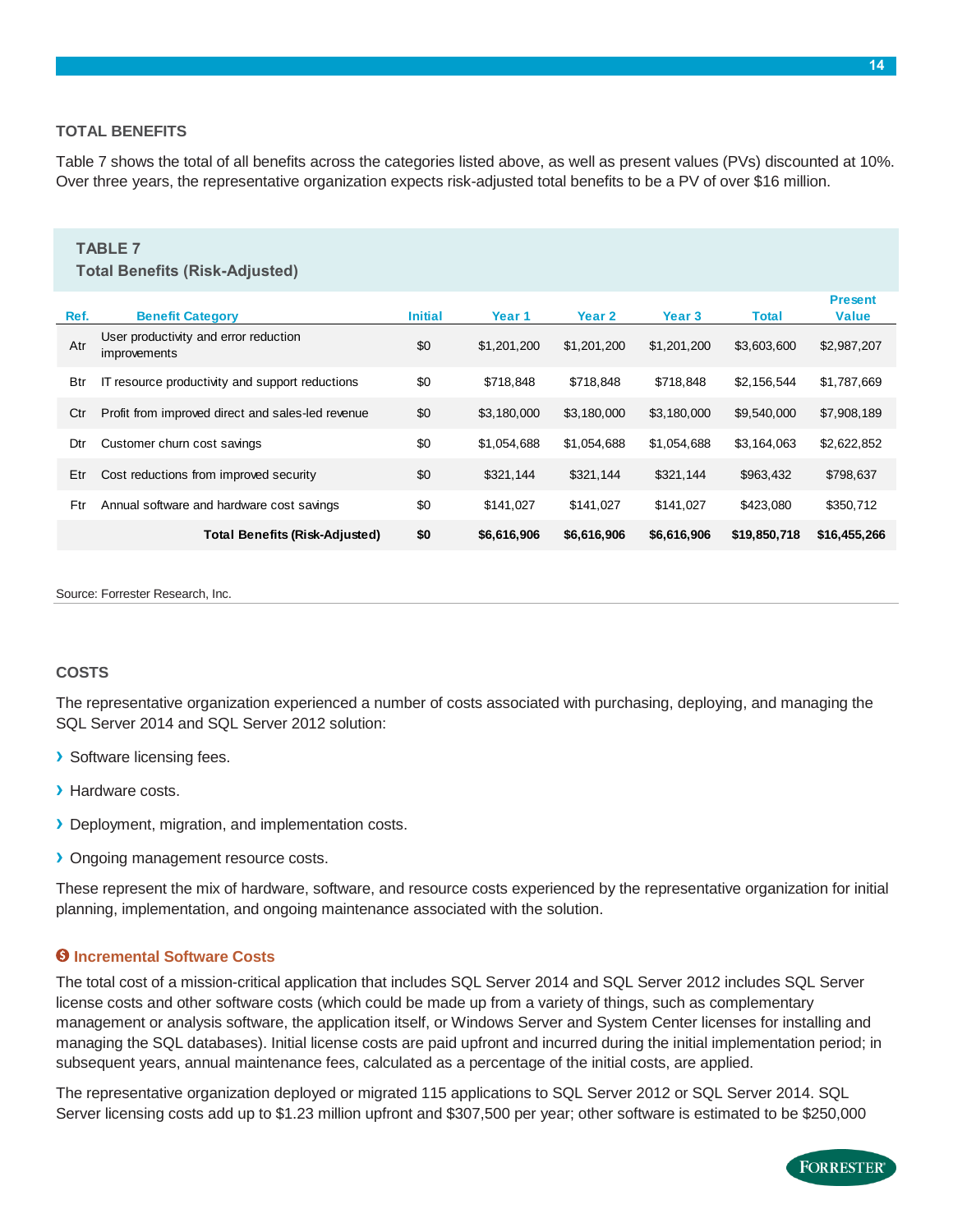upfront and \$62,500 per year, and cloud integration is estimated to be \$190,000 per year in subscription costs. This adds up to \$1,554,000 total at the time of deployment and implementation, and \$588,000 per year after implementation, as shown in Table 7.

#### **TABLE 7**

#### **Incremental Software costs**

| Ref.           | <b>Metric</b>                                                         | <b>Calculation</b> | <b>Initial</b> | Year 1    | Year 2    | Year 3    | <b>Total</b> | <b>Present</b><br><b>Value</b> |
|----------------|-----------------------------------------------------------------------|--------------------|----------------|-----------|-----------|-----------|--------------|--------------------------------|
| G <sub>1</sub> | <b>SQL Server licensing</b>                                           |                    | \$1,230,000    | \$307,500 | \$307,500 | \$307,500 |              |                                |
| G <sub>2</sub> | Other on premises software<br>licensing                               |                    | \$250,000      | \$62,500  | \$62,500  | \$62,500  |              |                                |
| G <sub>3</sub> | Cloud services                                                        |                    |                | \$190,000 | \$190,000 | \$190,000 |              |                                |
| Gt             | Total incremental software<br>costs for migration                     |                    | \$1,480,000    | \$560,000 | \$560,000 | \$560,000 | \$3,160,000  | \$2,872,637                    |
|                | <b>Risk Adjustment</b>                                                |                    | 105%           |           |           |           |              |                                |
| Gtr            | Total incremental software<br>costs for migration (Risk-<br>Adjusted) |                    | \$1,554,000    | \$588,000 | \$588,000 | \$588,000 | \$3,318,000  | \$3,016,269                    |

#### Source: Forrester Research, Inc.

Note that for the representative organization, only new SQL Server and other software licenses are included in the table 7. The organization's complete upgrade to SQL Server 2012 (including non-mission-critical workloads) led to significant database consolidation benefits. That consolidation (as well as some database retirement) meant that SQL Server 2012 or SQL Server 2014 licenses were available for mission-critical applications that had been migrated to SQL Server databases. So while many SQL Server Enterprise licenses may be needed to provision mission-critical applications, a large percentage of those licenses may be already owned.

#### **Incremental Hardware Costs**

In addition to software, the representative organization also purchased or upgraded a number of physical servers, as well as other hardware necessary for some applications (such as a storage appliance). The organization estimates that for its 115 applications, it purchased or upgraded all 250 servers at a \$3,000 average cost per server, which adds up to \$650,000 total in new server costs at implementation. Additional costs for upgraded servers and other devices were also included. As shown in Table 8, there is also a 20% of upfront costs — \$130,000 — estimated as the annual support and maintenance contract costs.

Hardware costs can vary greatly depending on the application needs and the choice of hardware capabilities and vendors. To compensate, this cost was risk-adjusted by 5%. The risk-adjusted upfront costs are estimated to be \$682,500 with \$136,500 estimated per year in following years as shown in Table 8. See the section on Risks for more detail.

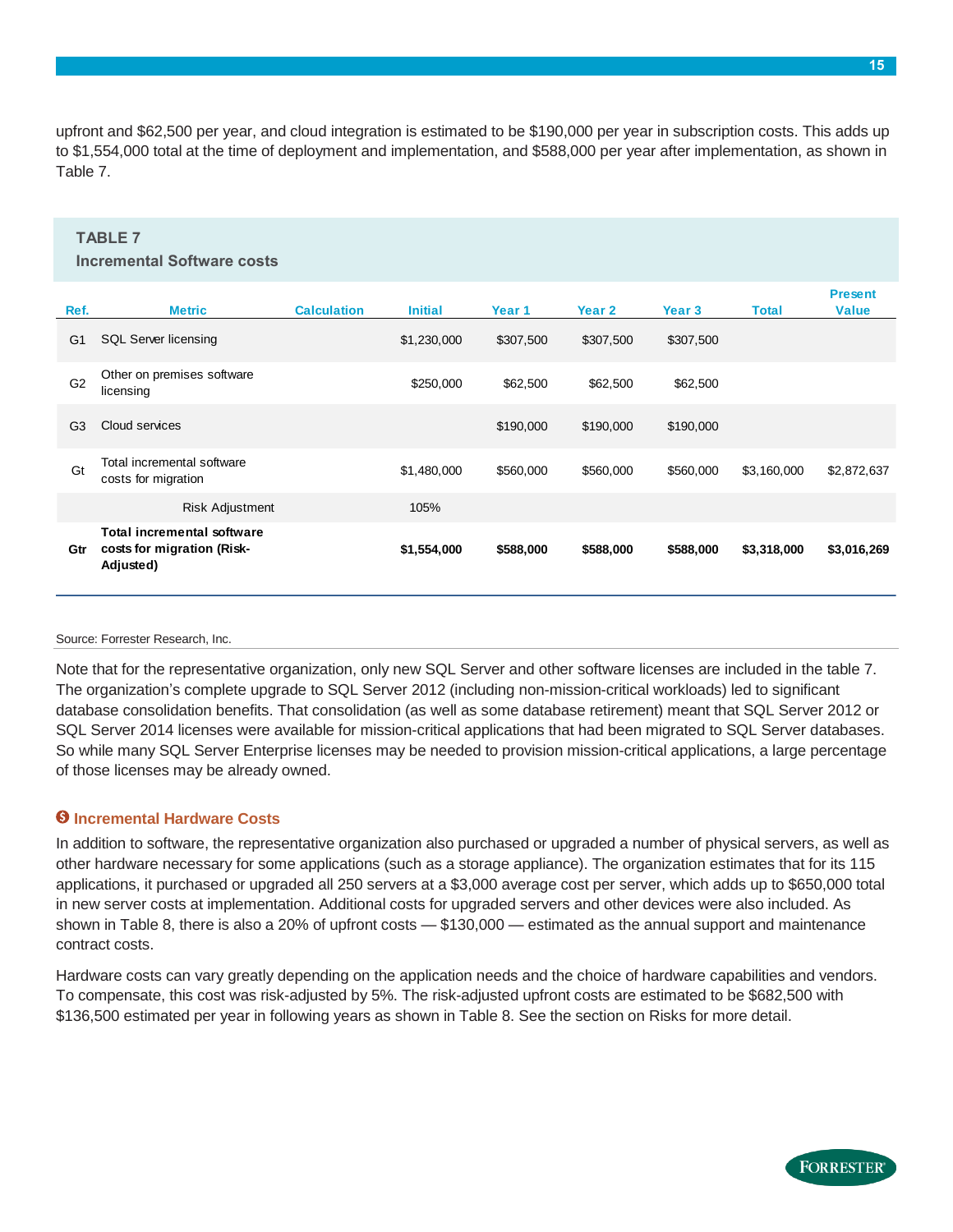#### **TABLE 8**

| Ref. | <b>Metric</b>                            | <b>Calculation</b> | <b>Initial</b> | Year 1    | Year 2    | <b>Year 3</b> | <b>Total</b> | <b>Present</b><br><b>Value</b> |  |  |
|------|------------------------------------------|--------------------|----------------|-----------|-----------|---------------|--------------|--------------------------------|--|--|
| H1   | Hardware costs                           |                    | \$650,000      | \$130,000 | \$130,000 | \$130,000     |              |                                |  |  |
| Ht   | Total hardware costs                     | H <sub>1</sub>     | \$650,000      | \$130,000 | \$130,000 | \$130,000     | \$1,040,000  | \$973,291                      |  |  |
|      | <b>Risk Adjustment</b>                   |                    | 105%           |           |           |               |              |                                |  |  |
| Htr  | Total hardware costs (Risk-<br>Adjusted) |                    | \$682,500      | \$136,500 | \$136,500 | \$136,500     | \$1,092,000  | \$1,021,955                    |  |  |
|      | Source: Forrester Research, Inc.         |                    |                |           |           |               |              |                                |  |  |

#### Deployment, Migration, And Implementation Resource Costs

The representative organization estimated employee resource time was required to plan deployment, migrate data from older systems, train on new features of SQL Server 2014 and SQL Server 2012, and deploy and configure databases and applications. It also brought in some consulting help to assist with many of these tasks, and estimated some small additional costs outside these categories. As shown in Table 9, the organization estimates deployment internal and outsourced resource costs to total a little more than \$1.75 million. As resource costs can vary, this total has been risk-adjusted by 5%, for an adjusted total of about \$1.85 million. See the section on Risks for more detail.

#### **TABLE 9**

#### **Internal And Outsourced Deployment And Implementation Costs**

| Ref.         | <b>Metric</b>                              | <b>Calculation</b>               | <b>Initial</b> | Year 1 | Year 2 | Year 3 | <b>Total</b> | <b>Present</b><br><b>Value</b> |
|--------------|--------------------------------------------|----------------------------------|----------------|--------|--------|--------|--------------|--------------------------------|
| $\mathsf{I}$ | Planning                                   |                                  | \$290,000      |        |        |        |              |                                |
| 12           | Training                                   |                                  | \$240,000      |        |        |        |              |                                |
| 13           | Data migration                             |                                  | \$200,000      |        |        |        |              |                                |
| 4            | Deployment and<br>implementation           |                                  | \$680,000      |        |        |        |              |                                |
| 15           | Third party professional<br>services       |                                  | \$250,000      |        |        |        |              |                                |
| 16           | Other costs                                |                                  | \$100,000      |        |        |        |              |                                |
| It           | Total deployment costs                     | $11 + 12 + 13 + 14 + 15 +$<br> 6 | \$1,760,000    | \$0    | \$0    | \$0    | \$1,760,000  | \$1,760,000                    |
|              | Risk Adjustment                            |                                  | 105%           |        |        |        |              |                                |
| Itr          | Total deployment costs (Risk-<br>Adjusted) |                                  | \$1,848,000    | \$0    | \$0    | \$0    | \$1,848,000  | \$1,848,000                    |
|              |                                            |                                  |                |        |        |        |              |                                |

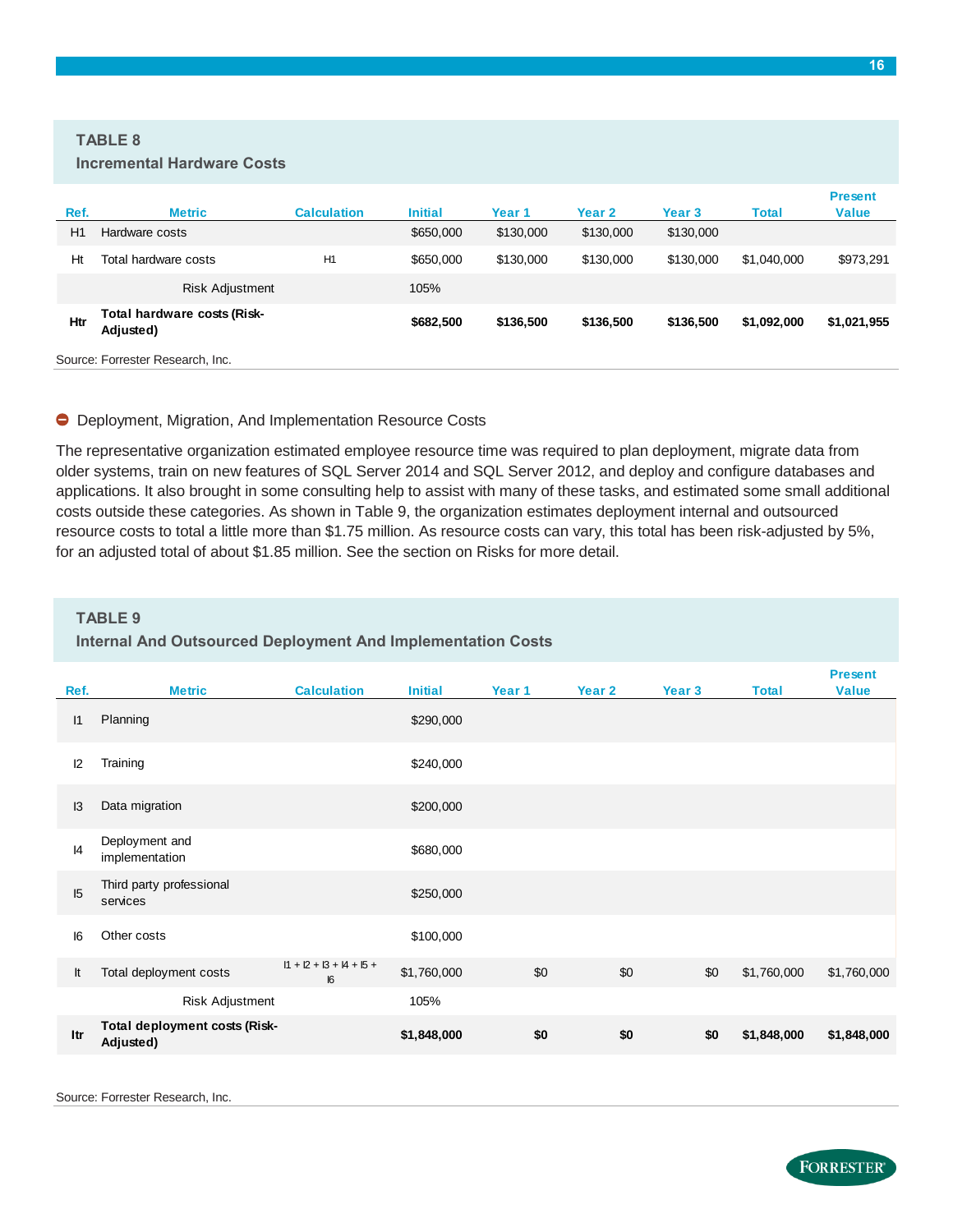#### **Annual Management Resource Costs**

The representative organization found that after deployment, employee resource time was required to manage and support the databases for mission-critical applications, continue training on SQL Server 2014 and SQL Server 2012, and manage cloud integration services. It has kept some consulting resources to augment these tasks. As shown in Table 10, the organization estimates annual internal and outsourced resource costs to total \$705,000. As with deployment, resource costs can vary, and this total has also been risk-adjusted by 5%, for an adjusted total of a little more than \$740,000. See the section on Risks for more detail.

#### **TABLE 10**

#### **Ongoing Management Resource Costs**

| Ref.       | <b>Metric</b>                                     | <b>Calculation</b>  | <b>Initial</b> | Year 1    | Year 2    | Year 3    | <b>Total</b> | <b>Present</b><br><b>Value</b> |
|------------|---------------------------------------------------|---------------------|----------------|-----------|-----------|-----------|--------------|--------------------------------|
| J1         | Support and helpdesk                              |                     |                | \$300,000 | \$300,000 | \$300,000 |              |                                |
| J2         | Training                                          |                     |                | \$175,000 | \$175,000 | \$175,000 |              |                                |
| J3         | <b>Cloud Services</b>                             |                     |                | \$100,000 | \$100,000 | \$100,000 |              |                                |
| J4         | Third party professional<br>services              |                     |                | \$130,000 | \$130,000 | \$130,000 |              |                                |
| Jt         | Total ongoing management<br>costs                 | $J1 + J2 + J3 + J4$ | \$0            | \$705,000 | \$705,000 | \$705,000 | \$2,115,000  | \$1,753,231                    |
|            | Risk Adjustment                                   |                     | 105%           |           |           |           |              |                                |
| <b>Jtr</b> | Total ongoing management<br>costs (Risk-Adjusted) |                     | \$0            | \$740,250 | \$740,250 | \$740,250 | \$2,220,750  | \$1,840,892                    |

Source: Forrester Research, Inc.

#### **Total Costs**

Table 11 shows the total of all costs as well as associated present values, discounted at 10%. Over three years, the representative organization expects total costs to total a net present value of a little more than \$7.72 million.

|      | Table Total Costs (Risk-Adjusted)              |                |               |               |               |               |                                |
|------|------------------------------------------------|----------------|---------------|---------------|---------------|---------------|--------------------------------|
| Ref. | <b>Cost Category</b>                           | <b>Initial</b> | Year 1        | Year 2        | Year 3        | <b>Total</b>  | <b>Present</b><br><b>Value</b> |
| Gtr  | Total incremental software costs for migration | (\$1,554,000)  | (\$588,000)   | (\$588,000)   | (\$588,000)   | (\$3,318,000) | (\$3,016,269)                  |
| Htr  | Total hardware costs                           | (\$682,500)    | (\$136,500)   | (\$136,500)   | (\$136,500)   | (\$1,092,000) | (S1, 021, 955)                 |
| ltr  | Total deployment costs                         | (\$1,848,000)  | \$0           | \$0           | \$0           | (\$1,848,000) | (\$1,848,000)                  |
| .Jtr | Total ongoing management costs                 | \$0            | $(\$740,250)$ | (\$740,250)   | (\$740,250)   | (\$2,220,750) | (S1, 840, 892)                 |
|      | Total Costs (Risk-Adjusted)                    | (\$4,084,500)  | (\$1,464,750) | (\$1,464,750) | (\$1,464,750) | (\$8,478,750) | (\$7,727,116)                  |

Source: Forrester Research, Inc.

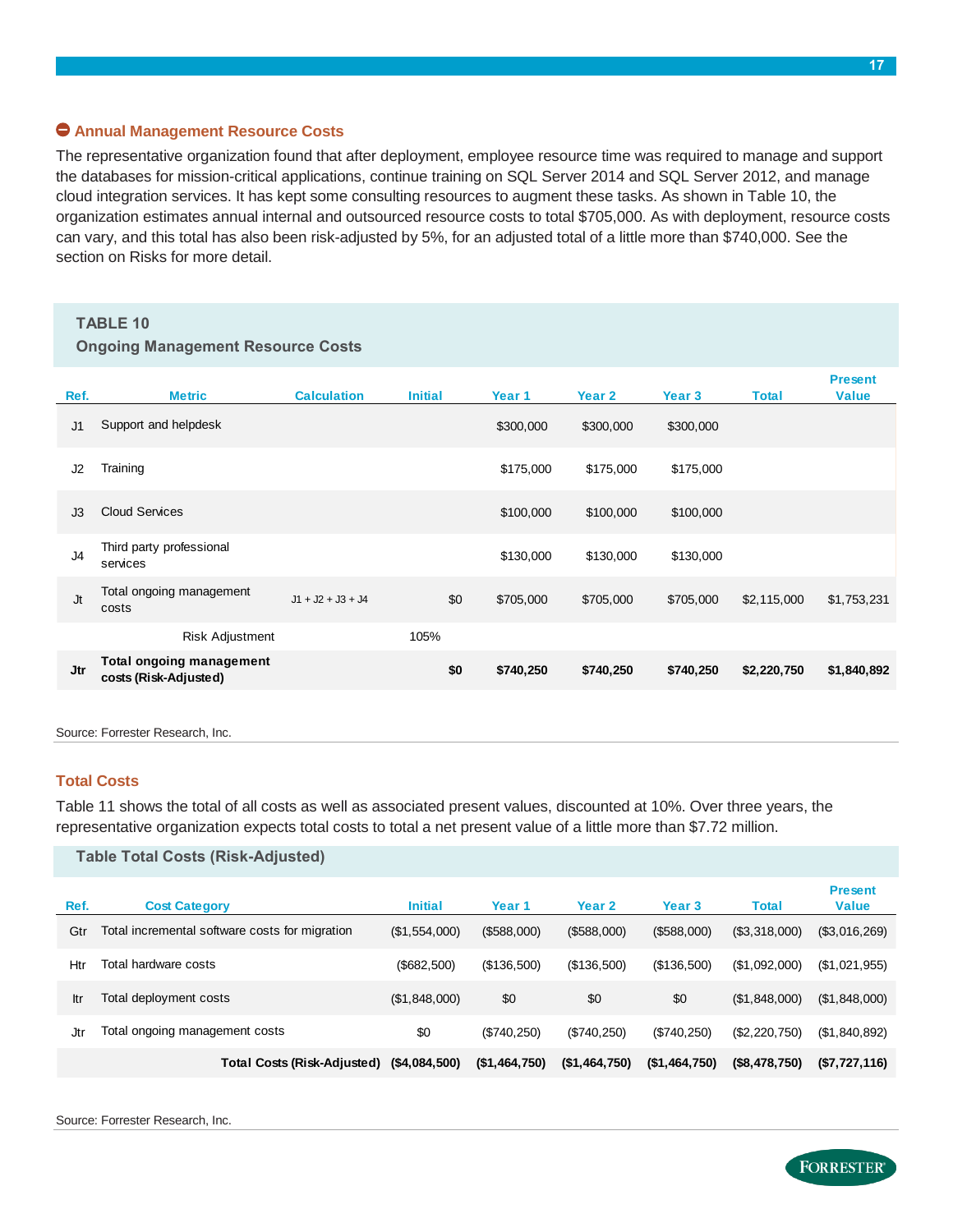#### **FLEXIBILITY**

Flexibility, as defined by TEI, represents an investment in additional capacity or capability that could be turned into business benefit for some future additional investment. This provides an organization with the "right" or the ability to engage in future initiatives but not the obligation to do so. There are multiple scenarios in which a customer might choose to implement SQL Server 2014 and SQL Server 2012 and later realize additional uses and business opportunities. Flexibility would also be quantified when evaluated as part of a specific project (described in more detail in Appendix B).

These real options have been described to Forrester by study participants who outlined possible new routes on their technology road maps and some likely directions and next steps for their organizations. Although data for calculating the value of these flexibility options was insufficient when this study was conducted, especially at an early stage of deploying the product, our interviews identified several areas that will produce flexibility options based on next-stage real options that have been described by study participants.

#### *Foundation For Cloud*

Although study participants have not made great leaps to cloud computing in connection with their database environments, a number of interviewees saw the value of investing in cloud projects and pilot efforts as next steps once implementation of SQL Server 2014 and SQL Server 2012 is completed or closer to completion. Remote block storage and the ability to easily store data in the cloud and to point applications at the data are key features. Running some applications in the cloud is commonplace among participants via software-as-a-service (SaaS) packages.

Next, customers expect to experiment with non-mission-critical applications. Platform-as-a-service (PaaS) is a next step for some, especially those that see value in the ability to scale up or down quickly. Participants described next steps that include leveraging the flexibility of Windows Azure to accommodate for peak periods, and also shifting some applications, data, and development from on-premises to cloud or hybrid. The business case can be made by the hardware expenditures not made, while gaining advantage from newer cloud services. Several interviewed organizations have made progress in virtualizing and consolidating their database platform (bolstered by high availability and disaster recovery), thus making cloud initiatives easy next steps. All of which allows the enterprise to choose where to deploy — an on-premises data center, private or public cloud, or a hybrid.

#### *Scaling Up And Out*

One of the companies in the study described how Microsoft SQL is expected to support a major international expansion. For the representative organization, the option would be an expansion to encompass financial markets data from non-North American exchanges, while maintaining a database footprint that scales nonlinearly — and will only have to add a few resources to handle a business of size that is orders of magnitude larger than at present.

Initially, the upgrade to SQL Server brings about a decrease in overhead, as described above, freeing the data services team to plan and execute new initiatives, and adding only moderate levels of staff or infrastructure, or none, to support larger operations. "The biggest thing is a decrease in overhead that frees us to do other things," said the IT director of a retail chain, "It frees the development team to do new development, not just keeping the old system operational."

#### *BI For Those That Lack It, And More For Those That Have Started*

Not all customers are positioned to take advantage of the latest advances in BI if they have built no such capabilities to date. For these customers, the draw is unlocking potential that exists in data and has not been exploited so far. Other customers that have embarked toward some BI capabilities already will seek to expand their nascent initiatives and perhaps render obsolete some third-party tools or manual spreadsheet analyses and step up to modern, more powerful BI capabilities.

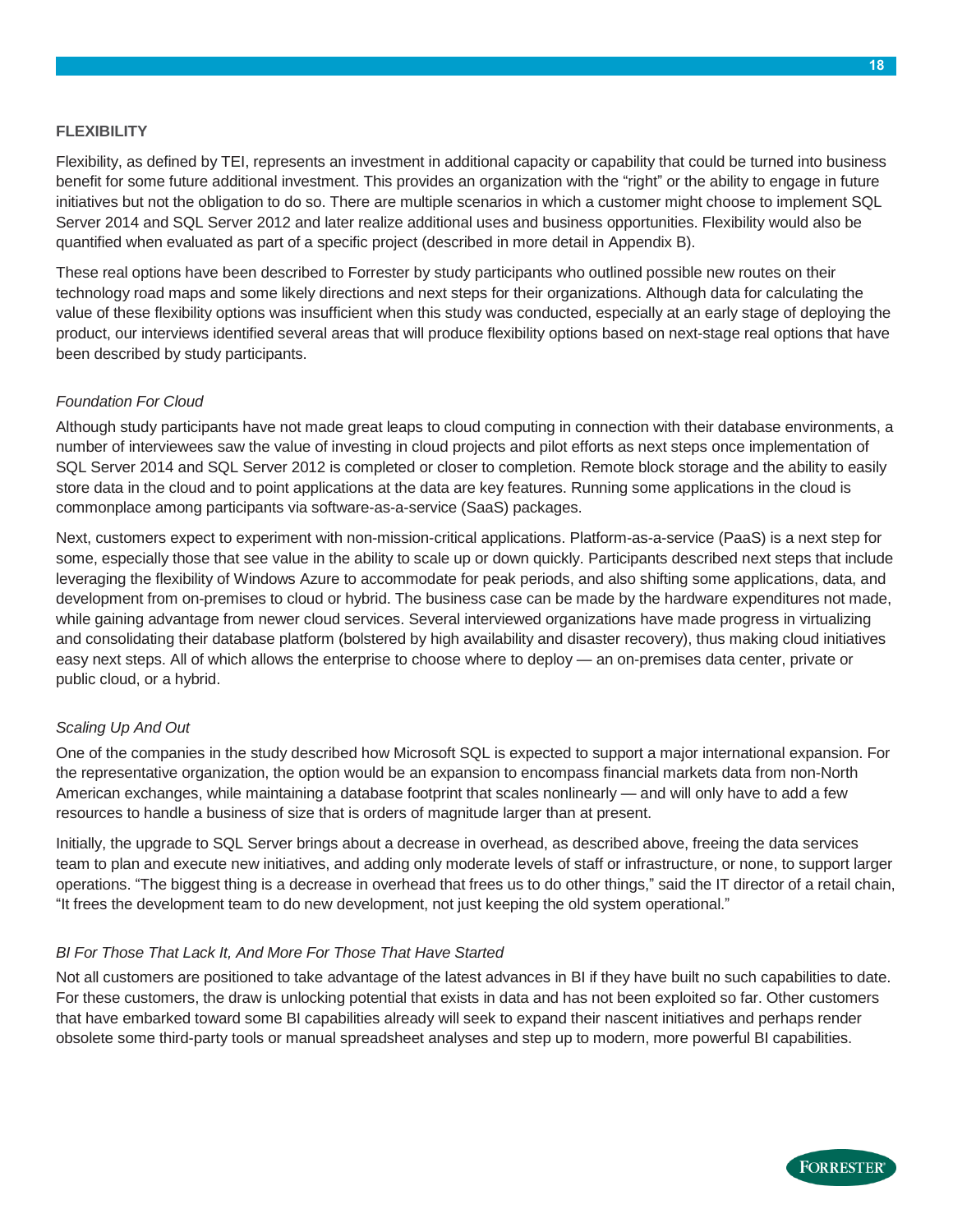#### *Higher Security*

Customers often use just a superficial set of the security capabilities in Microsoft SQL Server, whether 2005, 2008, or 2012. Some of these organizations will discover and deploy the enhanced auditing capability, certified compliance aids, and logging tools.

#### **RISKS**

Forrester defines two types of risk associated with this analysis: "implementation risk" and "impact risk." "Implementation risk" is the risk that a proposed investment in Microsoft SQL Server 2014 and SQL Server 2012 may deviate from the original or expected requirements, resulting in higher costs than anticipated. "Impact risk" refers to the risk that the business or technology needs of the organization may not be met by the investment in SQL Server 2014 and SQL Server 2012, resulting in lower overall total benefits. The greater the uncertainty, the wider the potential range of outcomes for cost and benefit estimates.

Further, some technical and business risks are reduced by the product; in this case, this includes the ability to provide seamless patching and software upgrades, and rebuild indices without affecting the business.

Quantitatively capturing implementation and impact risk by directly adjusting the financial estimates results in more meaningful and accurate estimates, and a more rigorous projection of the ROI. In general, risks affect costs by raising the original estimates, and they affect benefits by reducing the original estimates. The risk-adjusted numbers should be taken as "realistic" expectations since they represent the expected values considering risk.

#### **TABLE 12 Benefit And Cost Risk Adjustments**

| <b>Benefits</b>                                    | <b>Adjustment</b> |
|----------------------------------------------------|-------------------|
| User productivity and error reduction improvements | $\bigvee$ 25%     |
| IT resource productivity and support reductions    | 410%              |
| Profit from improved direct and sales-led revenue  | $\bigvee 25\%$    |
| Customer churn cost savings                        | 425%              |
| Cost reductions from improved security             | $\bigvee$ 10%     |
|                                                    |                   |
| <b>Costs</b>                                       | <b>Adjustment</b> |
| Software costs                                     | $\spadesuit$ 5%   |
| Hardware costs                                     | $\spadesuit$ 5%   |
| Deployment resource costs                          | $\spadesuit$ 5%   |

Source: Forrester Research, Inc.

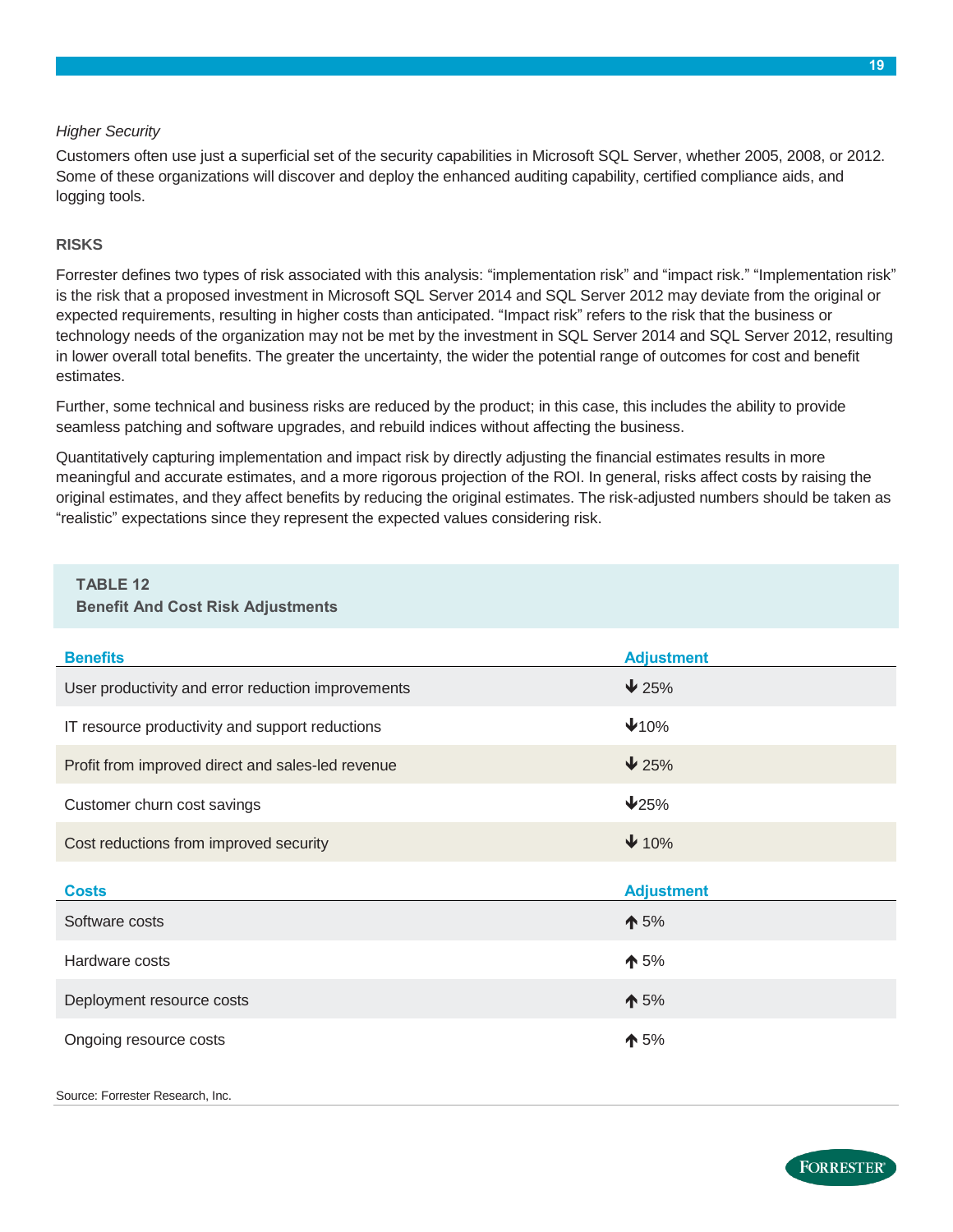Quantitatively capturing implementation risk and impact risk by directly adjusting the financial estimates results provides more meaningful and accurate estimates and a more accurate projection of the ROI. In general, risks affect costs by raising the original estimates, and they affect benefits by reducing the original estimates. The risk-adjusted numbers should be taken as "realistic" expectations since they represent the expected values considering risk.

The following impact risks that affect benefits are identified as part of the analysis:

- **›** Organizations have different information worker processes that can influence the importance of data entry and resulting errors.
- **›** While not to the same scale as information worker tasks, some of the same variability can be found in IT administrator, database administrator, and help desk resource tasks as well.
- **›** Profit margins and organization revenue will vary greatly based on industry and geography (and will still vary some even for similar organizations within each).
- **›** Customer counts and churn rates are unique to each organization

The following implementation risks that affect costs are identified as part of this analysis:

**›** Software and hardware costs, as well as deployment and ongoing resource costs, can all vary based on the organization, where it's based, what volume license programs are contracted, etc. However, SQL Server deployment and management is a relatively well-known process, and data was collected from both interview participants and most survey respondents. All these costs were risk-adjusted, but at the relatively low factor of 5%.

Table 12 shows the values used to adjust for risk and uncertainty in the cost and benefit estimates. Readers are urged to apply their own risk ranges based on their own degree of confidence in the cost and benefit estimates.

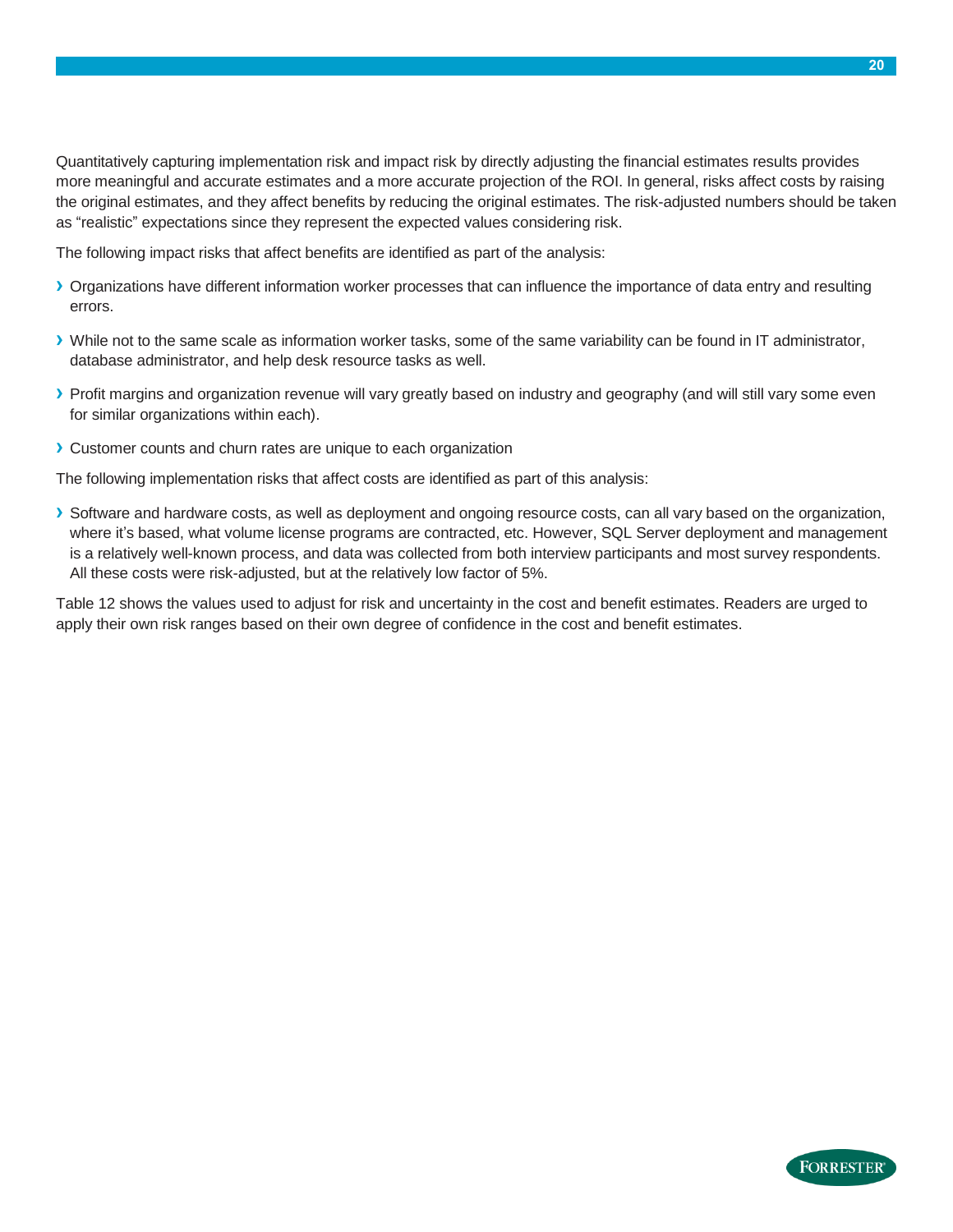### <span id="page-22-0"></span>**Financial Summary**

The financial results calculated in the Benefits and Costs sections can be used to determine the ROI, NPV, and payback period for the organization's investment in SQL Server 2014 and SQL Server 2012.

Table 13 below shows the risk-adjusted ROI, NPV, and payback period values. These values are determined by applying the risk-adjustment values from Table 12 in the Risks section to the unadjusted results in each relevant cost and benefit section.

### **FIGURE 3**

**Cash Flow Chart (Risk-Adjusted)**



**Financial Analysis (risk-adjusted)**

Source: Forrester Research, Inc.

#### **TABLE 13 Cash Flow (Risk-Adjusted)**

| <b>Summary</b>                   | <b>Initial</b> | Year <sub>1</sub> | Year 2        | <b>Year 3</b> | <b>Total</b>  | <b>Present</b><br><b>Value</b> |
|----------------------------------|----------------|-------------------|---------------|---------------|---------------|--------------------------------|
| <b>Total Costs</b>               | (\$4,084,500)  | (\$1,464,750)     | (\$1,464,750) | (\$1,464,750) | (\$8,478,750) | (\$7,727,116)                  |
| <b>Total Benefits</b>            | \$0            | \$6,616,906       | \$6,616,906   | \$6,616,906   | \$19,850,718  | \$16,455,266                   |
| <b>Total</b>                     | (\$4,084,500)  | \$5,152,156       | \$5,152,156   | \$5,152,156   | \$11,371,968  | \$8,728,150                    |
| <b>ROI</b>                       |                |                   |               |               |               | 113%                           |
| <b>Payback Period (months)</b>   |                |                   |               |               |               | 9.5                            |
| Source: Forrester Research, Inc. |                |                   |               |               |               |                                |

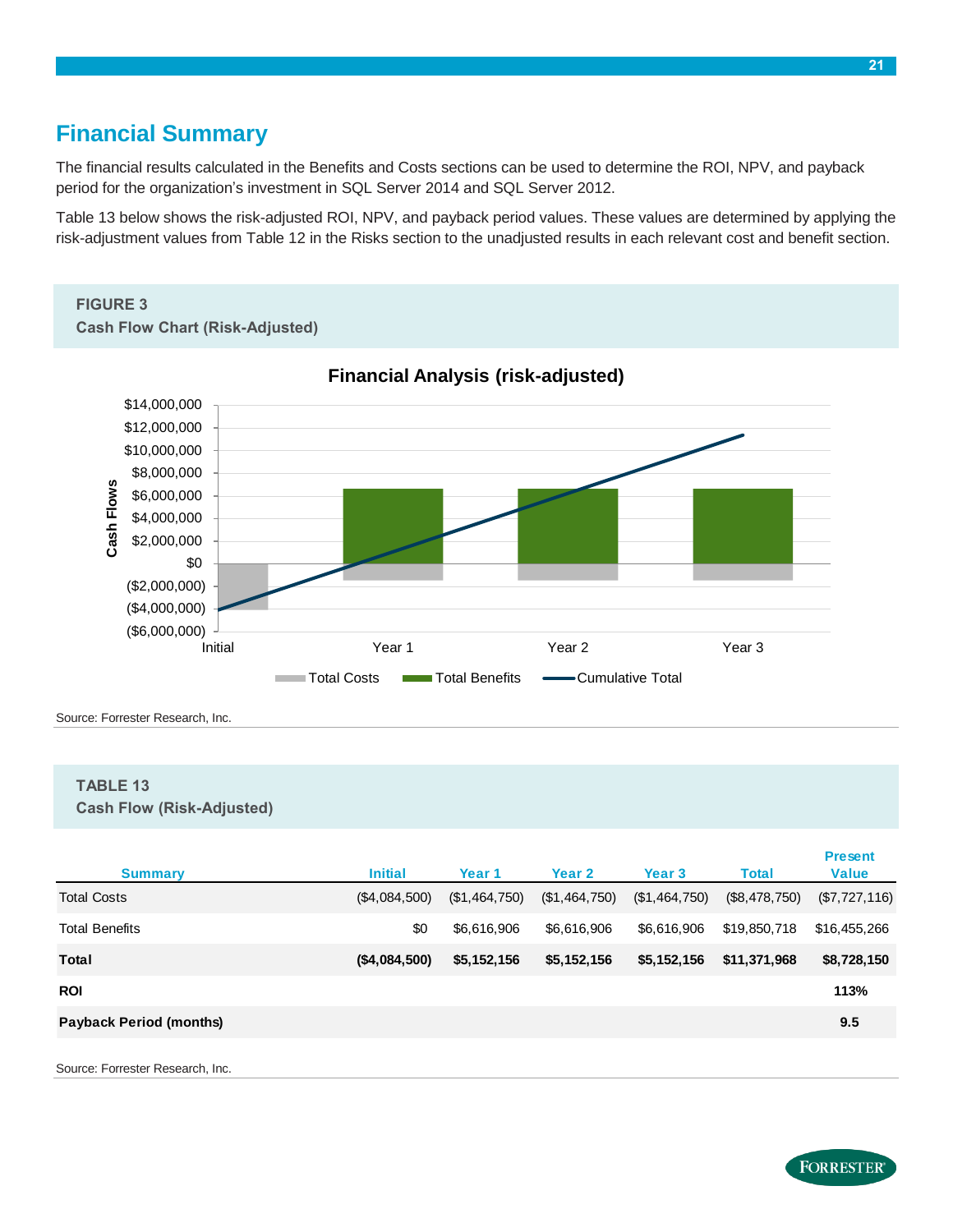# <span id="page-23-0"></span>**Microsoft SQL Server 2014 And The Data Platform: Overview**

The following information is provided by Microsoft. Forrester has not validated any claims and does not endorse Microsoft or its offerings.

**Microsoft SQL Server Overview:** Microsoft SQL Server 2014 delivers mission-critical performance across all workloads with in-memory built in, faster insights from any data with familiar tools, and a platform for hybrid cloud, enabling organizations to easily build, deploy, and manage solutions that span on-premises and cloud.

#### *Mission-critical performance:*

#### **In-memory built-in:**

- o *Up to 30x faster transactions with In-Memory OLTP.*
- o *Over 100x query performance gains with In-Memory Column Store.*

#### **Enhanced security and scalability:**

o *The database was ranked "least vulnerable" five years in a row*. Scalable across compute, networking, and storage with Windows Server 2012 R2.

#### **High availability:**

o *The 9s you need*. Get greater high availability with AlwaysOn, now with even better availability and simplified management.

#### **Mission-critical support:**

o *Highest-level coverage.* Microsoft SQL Server 2014 delivers mission-critical performance across all workloads with inmemory built in and faster insights from any data with familiar tools.

#### *Faster insights from any data:*

#### **Easy access to data, big and small:**

o *Insights from any data.* Search, access, and shape internal and external data, and combine with unstructured data to broaden insights.

#### **Powerful insights with familiar tools:**

o *Enhanced self-service BI.* Speed up analysis and time to insight with the familiarity of Excel in Office and Power Office 365 as well as access via mobile devices.

#### **Complete BI solution:**

o *From data management to BI and analytics.* Scale your BI models, enrich and help secure your data, and ensure quality and accuracy with a complete BI solution.

#### *Platform for hybrid cloud:*

#### **Hybrid cloud scenarios:**

o *The best of on-premises and cloud*. Enable new hybrid scenarios like cloud backup and cloud disaster recovery to reduce costs and improve on-premises business continuity.

#### **Easy on-ramp to cloud:**

o *Fast time-to-benefit.* Easily and quickly migrate and run SQL Server on Windows Azure to get to the benefits of cloud computing faster.

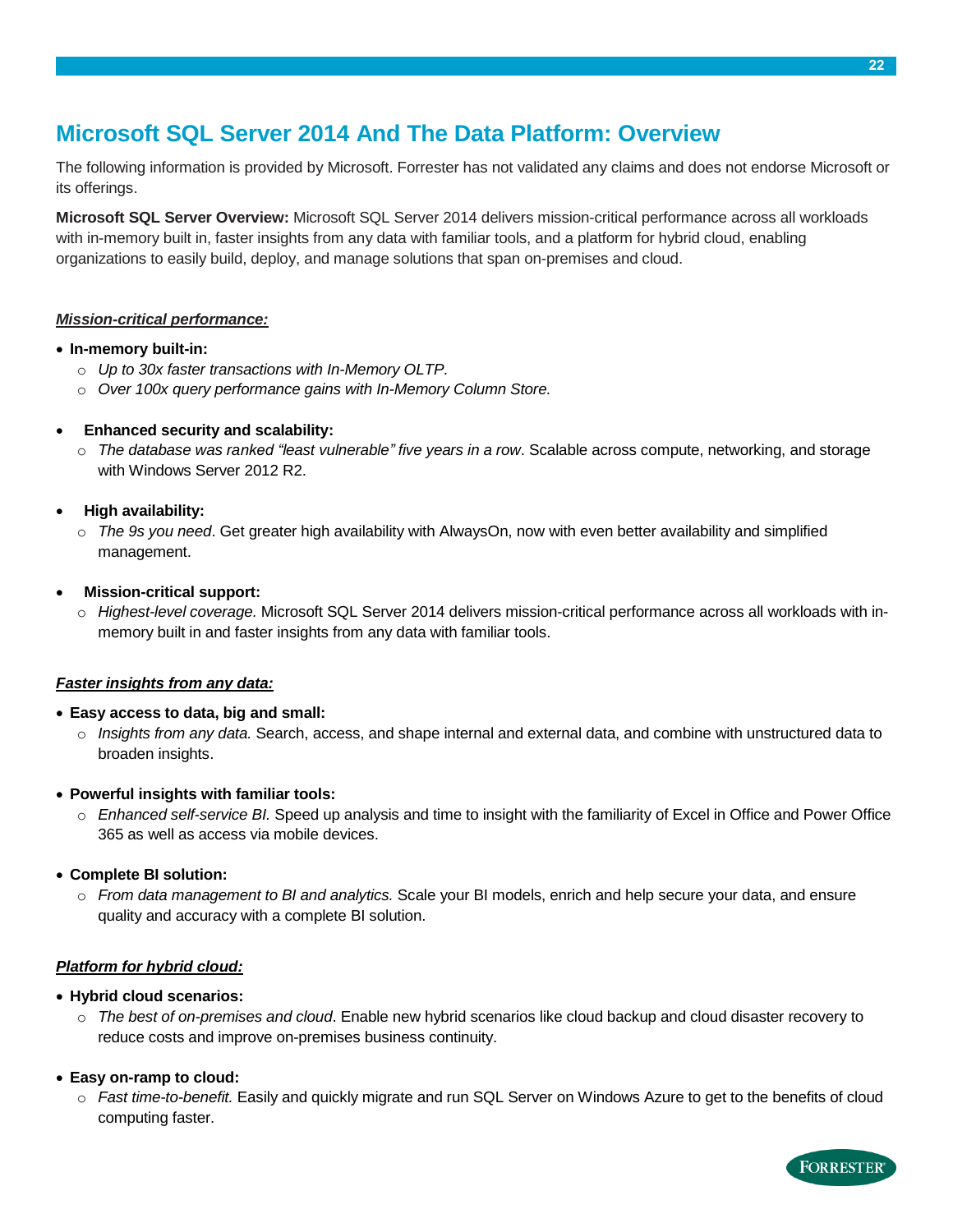#### **Complete and consistent:**

o *Comprehensive data platform.* Deploy a complete and consistent data platform that spans on-premises and cloud using a common set of tools across the entire application life cycle.

#### *Mission-critical performance features:*

#### **In-memory built in:**

- o *In-Memory OLTP:* Average 10x and up to 30x performance gains.
- o *Enhanced In-Memory ColumnStore for DW:* Updatable, faster, better compression.
- o *In-Memory BI with Power Pivot:* Fast insights.
- o *Buffer Pool Extension to SSDs:* Faster paging.
- o *Enhanced Query Processing*: Faster performance without any app changes.

#### **Enhanced security and scalability:**

- o *Redefined engineering security processes:* Least vulnerable DB.
- o *CC certification at High Assurance Level:* Improved compliance.
- o *Enhanced separation of duty:* Improved compliance and security.
- o *Transparent Data Encryption:* Better data protection.
- o *Encryption Key Management:* Store keys on a separate server.
- o *Support for Windows Server Core:* Reduced surface area for attack.
- o *Resource Governor adds IO governance:* Predictable performance.
- o *SysPrep at cluster level:* Faster deployment.
- o *Windows Server 2012 R2:* Predictable performance with tiering of compute network and storage.

#### **High availability:** *SQL Server 2014:*

o *Enhanced AlwaysOn, 8 secondaries, Replica Wizard*: Greater HA, easier to manage and deploy.

#### **High availability:** *Windows Server 2012 R2:*

- o *Clustered Shared Volume support:* Enterprise HA with tiered storage.
- o *VHDX support:* Resize VM with no downtime.

#### **High availability:** *Windows System Center 2012 R2:*

o *Manage on-premises and cloud apps.*

#### *Mission-critical support:*

- **Premier:**
	- o *24x7 support and access to tech training.*

#### **PMC:**

o *Solution validation, on-site expertise, and fastest response times.*

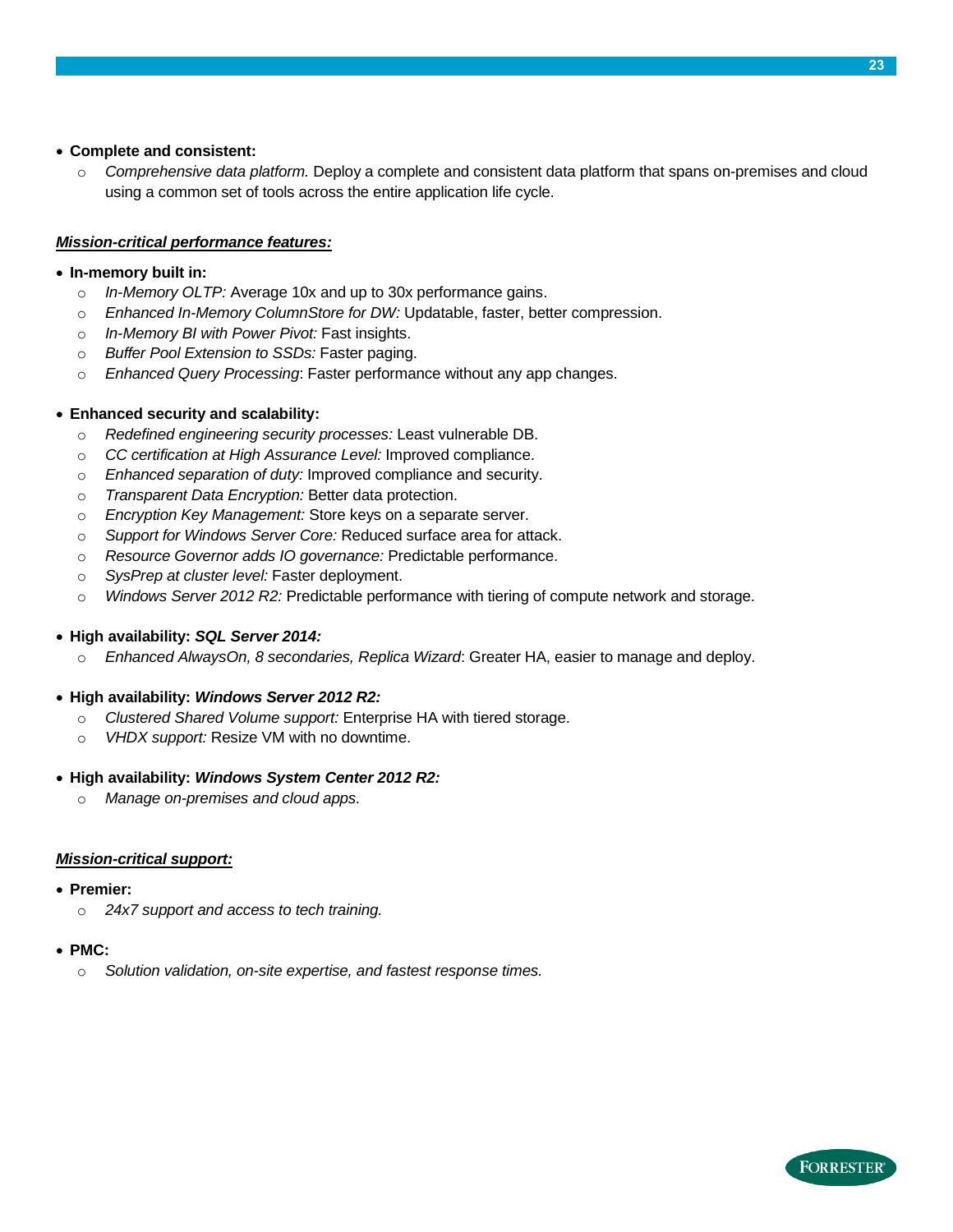# <span id="page-25-0"></span>**Appendix A: Representative Organization Description**

For this TEI study, Forrester has created a representative organization to illustrate the quantifiable benefits and costs of implementing Microsoft SQL Server 2014 and SQL Server 2012 for mission-critical applications. This organization is based on characteristics of the interviewed customers and is intended to represent a company with the following characteristics:

- **›** A US-based retailer with both online and physical store sales channels.
- **›** 30,000 total employees, with about 6,000 who would be classified as information workers (including employees working in corporate offices as well as store managers).
- **›** 300 Microsoft SQL Server databases, as part of a total infrastructure that includes 600 databases.
- **›** 15 Microsoft SQL Server database administrators (DBAs), as part of a DBA team of 30.
- **›** 15 IT administrators focused on SQL database resources, as part of a team of 30 total IT administrators.
- **›** Two-thirds of all Microsoft SQL Server databases support mission-critical applications (in some way).
- **›** More than 100 "tier one" applications that are deemed mission-critical.

In purchasing and deploying Microsoft SQL Server 2014 and SQL Server 2012 for mission-critical applications, the representative organization has the following objectives:

- **›** Improve application integration with other systems, including other on-premises applications and newer cloud applications.
- **›** Provide new features and capabilities available from the latest Microsoft SQL Server 2014 and SQL Server 2012 databases and applications.
- **›** Reduce database or application outages and slowdowns.
- **›** Improve customer satisfaction (and avoid customers not purchasing a product or going to a competitor).
- **›** Improve employee satisfaction and productivity.
- **›** Reduce database and application management costs (and consolidate management tools).
- **›** Reduce security management time and the number and cost of security issues.

For the purpose of the analysis, application migration to and deployment of Microsoft SQL Server 2012 R2 can vary greatly depending on the application, amount of queries, volume of transactions, and other metrics. But Forrester assumes that the per-application metrics outlined in the benefits above are averages based on a variety of mission-critical applications in the portfolio — some of which may require only light Microsoft SQL Server resources with databases that share a single server. Alternatively, a few applications likely require many SQL databases with dedicated servers, added services, storage, transaction processing, etc. to support production, development, and training requirements.

#### *Framework Assumptions*

Table 14 provides the model assumptions that Forrester used in this analysis.

The discount rate used in the PV and NPV calculations is 10%, and the time horizon used for the financial modeling is three years. Organizations typically use discount rates between 8% and 16% based on their current environment. Readers are urged to consult with their respective company's finance department to determine the most appropriate discount rate to use within their own organizations.

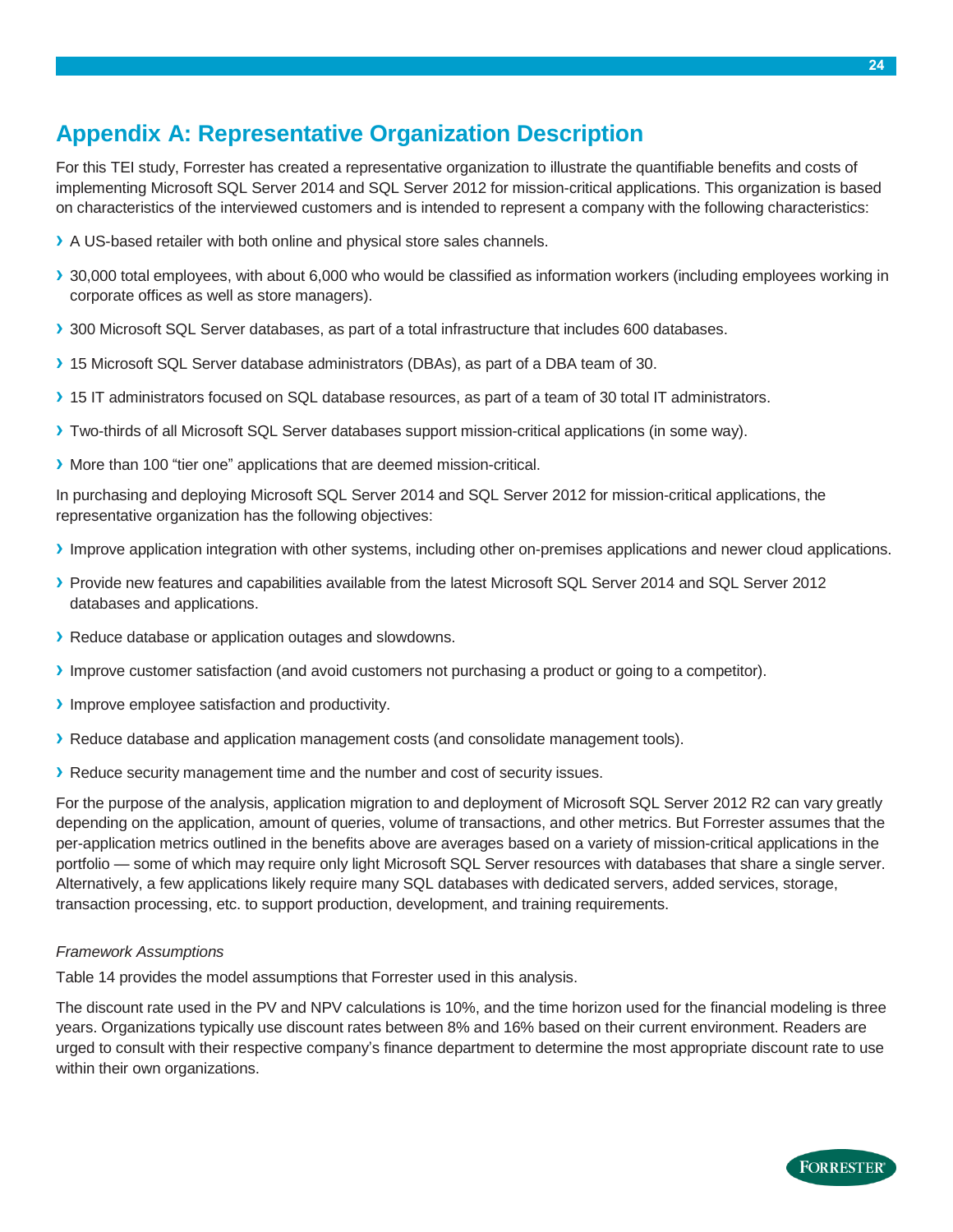#### **TABLE 14 Model Assumptions**

| Ref.           | <b>Metric</b>                    | <b>Calculation</b> | <b>Value</b>  |
|----------------|----------------------------------|--------------------|---------------|
| C <sub>1</sub> | Hours per week                   |                    | 40            |
| C <sub>2</sub> | Weeks per year                   |                    | 52            |
| C <sub>3</sub> | Hours per year (M-F, 9-5)        |                    | 2,080         |
| C <sub>4</sub> | Hours per year (24x7)            |                    | 8,736         |
| C <sub>5</sub> | <b>SQL Server DBA</b>            |                    | \$80 per hour |
| C <sub>6</sub> | IT manager/administrator         |                    | \$65 per hour |
| C7             | Information worker               |                    | \$70 per hour |
|                | Source: Forrester Research, Inc. |                    |               |

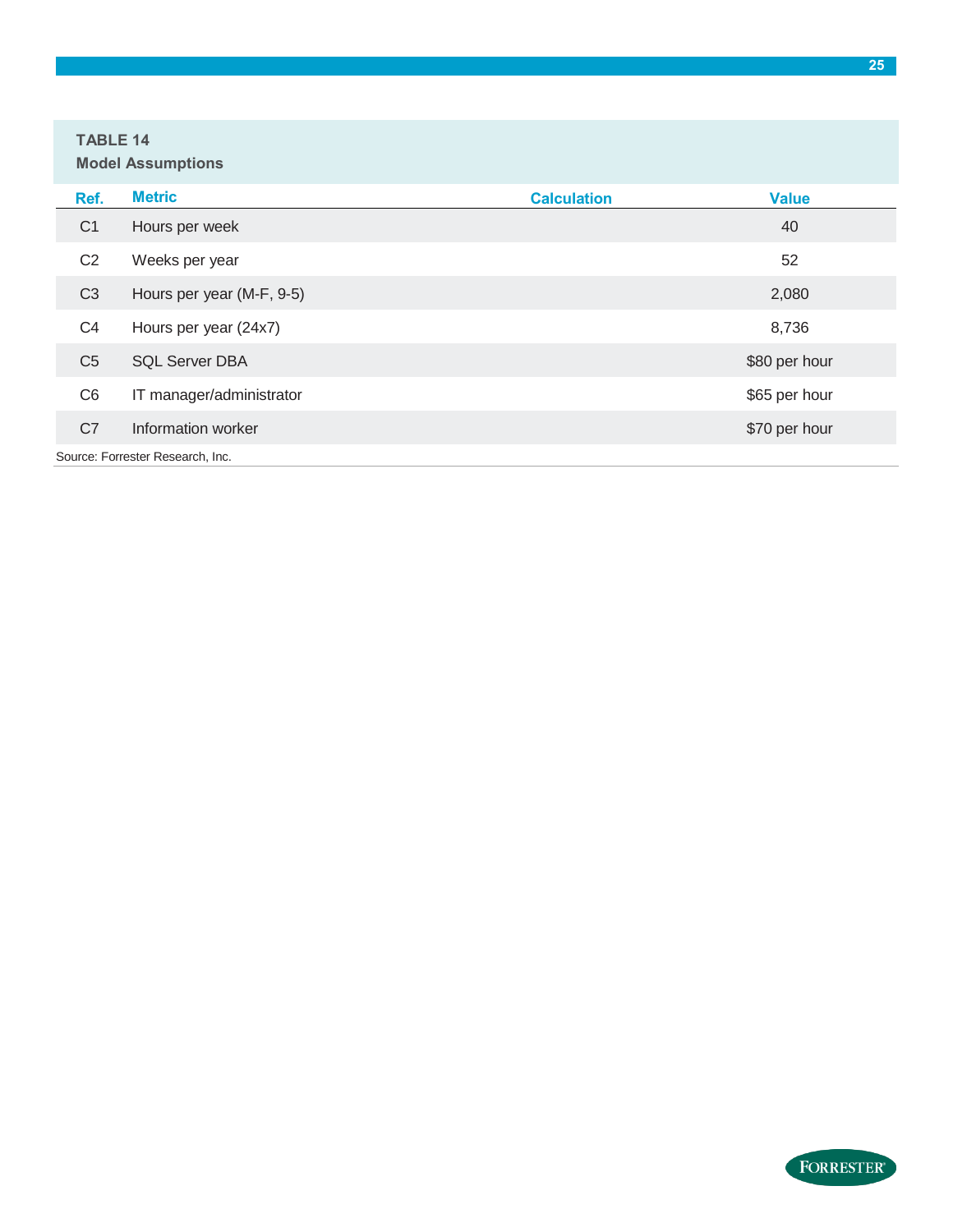# <span id="page-27-0"></span>**Appendix B: Total Economic Impact™ Overview**

Total Economic Impact is a methodology developed by Forrester Research that enhances a company's technology decisionmaking processes and assists vendors in communicating the value proposition of their products and services to clients. The TEI methodology helps companies demonstrate, justify, and realize the tangible value of IT initiatives to both senior management and other key business stakeholders.

The TEI methodology consists of four components to evaluate investment value: benefits, costs, flexibility, and risks.

#### **BENEFITS**

Benefits represent the value delivered to the user organization — IT and/or business units — by the proposed product or project. Often, product or project justification exercises focus just on IT cost and cost reduction, leaving little room to analyze the effect of the technology on the entire organization. The TEI methodology and the resulting financial model place equal weight on the measure of benefits and the measure of costs, allowing for a full examination of the effect of the technology on the entire organization. Calculation of benefit estimates involves a clear dialogue with the user organization to understand the specific value that is created. In addition, Forrester also requires that there be a clear line of accountability established between the measurement and justification of benefit estimates after the project has been completed. This ensures that benefit estimates tie back directly to the bottom line.

#### **COSTS**

Costs represent the investment necessary to capture the value, or benefits, of the proposed project. IT or the business units may incur costs in the form of fully burdened labor, subcontractors, or materials. Costs consider all the investments and expenses necessary to deliver the proposed value. In addition, the cost category within TEI captures any incremental costs over the existing environment for ongoing costs associated with the solution. All costs must be tied to the benefits that are created.

#### **FLEXIBILITY**

Within the TEI methodology, direct benefits represent one part of the investment value. While direct benefits can typically be the primary way to justify a project, Forrester believes that organizations should be able to measure the strategic value of an investment. Flexibility represents the value that can be obtained for some future additional investment building on top of the initial investment already made. For instance, an investment in an enterprisewide upgrade of an office productivity suite can potentially increase standardization (to increase efficiency) and reduce licensing costs. However, an embedded collaboration feature may translate to greater worker productivity if activated. The collaboration can only be used with additional investment in training at some future point. However, having the ability to capture that benefit has a PV that can be estimated. The flexibility component of TEI captures that value.

#### **RISKS**

Risks measure the uncertainty of benefit and cost estimates contained within the investment. Uncertainty is measured in two ways: 1) the likelihood that the cost and benefit estimates will meet the original projections and 2) the likelihood that the estimates will be measured and tracked over time. TEI risk factors are based on a probability density function known as "triangular distribution" to the values entered. At a minimum, three values are calculated to estimate the risk factor around each cost and benefit.

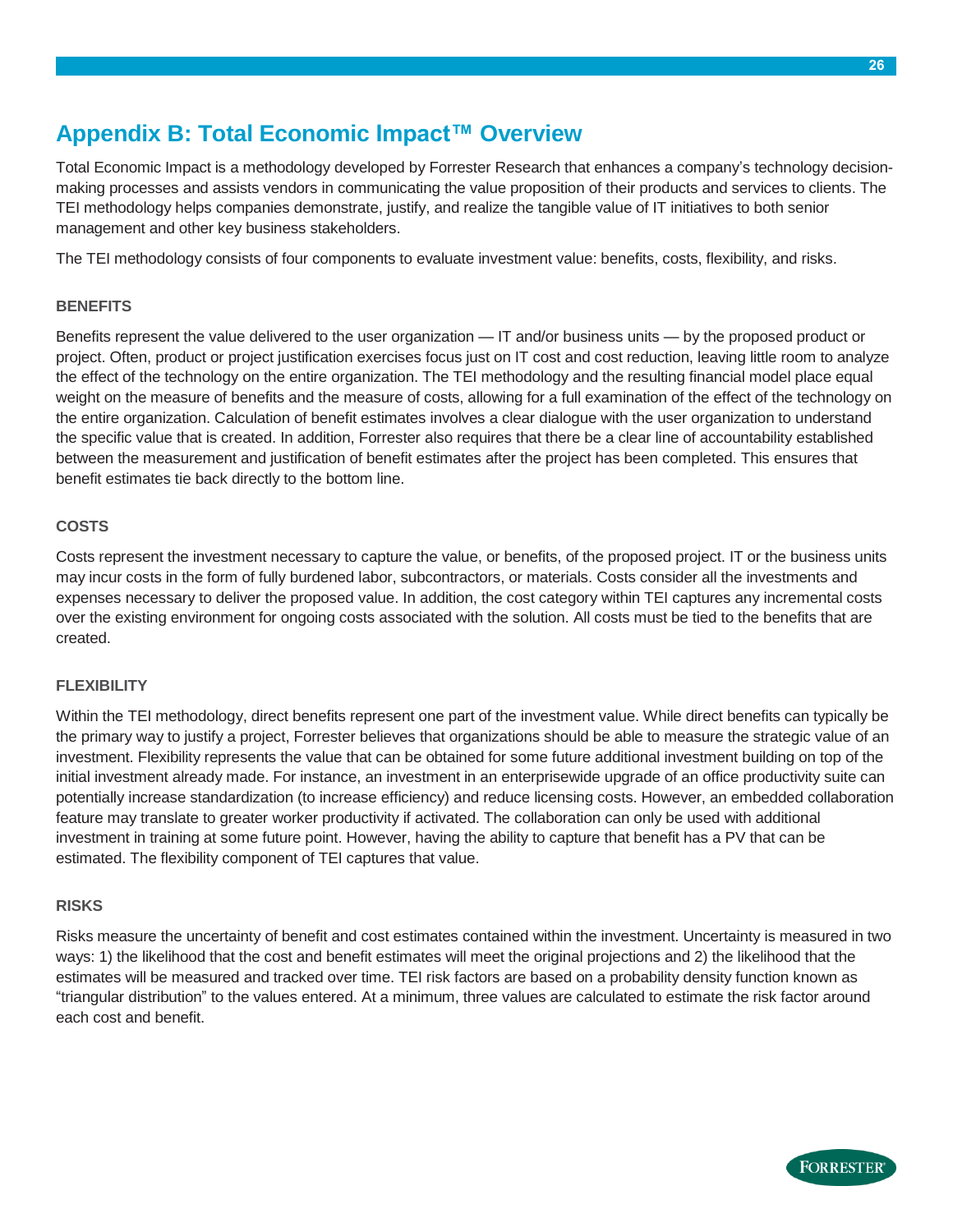# <span id="page-28-0"></span>**Appendix C: Glossary**

**Discount rate:** The interest rate used in cash flow analysis to take into account the time value of money. Companies set their own discount rate based on their business and investment environment. Forrester assumes a yearly discount rate of 10% for this analysis. Organizations typically use discount rates between 8% and 16% based on their current environment. Readers are urged to consult their respective organizations to determine the most appropriate discount rate to use in their own environment.

**Net present value (NPV):** The present or current value of (discounted) future net cash flows given an interest rate (the discount rate). A positive project NPV normally indicates that the investment should be made, unless other projects have higher NPVs.

**Present value (PV):** The present or current value of (discounted) cost and benefit estimates given at an interest rate (the discount rate). The PV of costs and benefits feed into the total NPV of cash flows.

**Payback period:** The breakeven point for an investment. This is the point in time at which net benefits (benefits minus costs) equal initial investment or cost.

**Return on investment (ROI):** A measure of a project's expected return in percentage terms. ROI is calculated by dividing net benefits (benefits minus costs) by costs.

#### **A NOTE ON CASH FLOW TABLES**

The following is a note on the cash flow tables used in this study (see the example table below). The initial investment column contains costs incurred at "time 0" or at the beginning of Year 1. Those costs are not discounted. All other cash flows in years 1 through 3 are discounted using the discount rate (shown in the Framework Assumptions section) at the end of the year. PV calculations are calculated for each total cost and benefit estimate. NPV calculations are not calculated until the summary tables are the sum of the initial investment and the discounted cash flows in each year.

Sums and present value calculations in the total benefits, total costs, and cash flow tables may not exactly add up, as some rounding may occur.

| <b>TABLE [EXAMPLE]</b><br><b>Example Table</b> |                    |        |               |        |
|------------------------------------------------|--------------------|--------|---------------|--------|
| Ref.<br><b>Metric</b>                          | <b>Calculation</b> | Year 1 | <b>Year 2</b> | Year 3 |
|                                                |                    |        |               |        |
| Source: Forrester Research, Inc.               |                    |        |               |        |